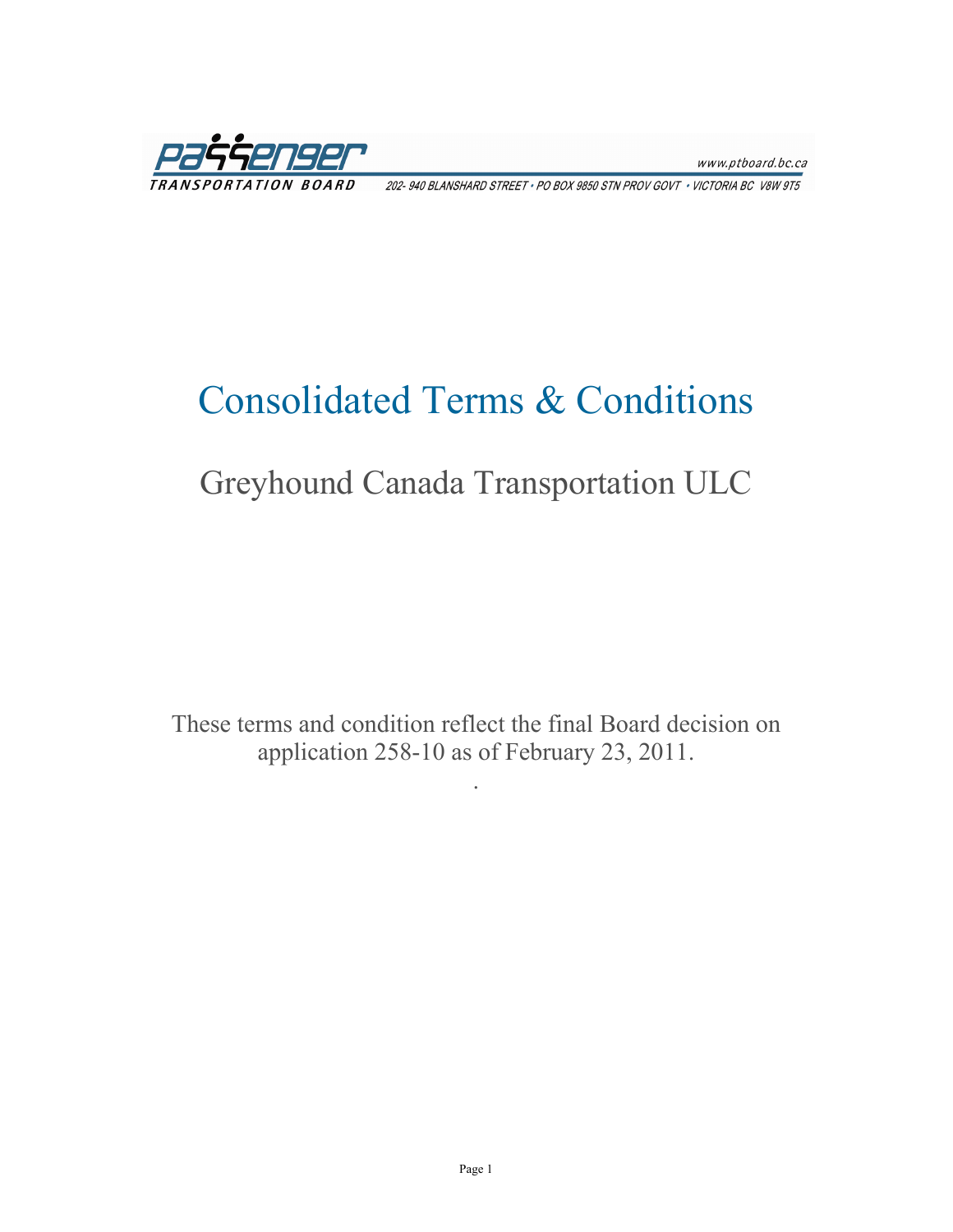| <b>Special Authorization</b>             | Inter-City Bus (ICB)                                                                                                                                                                                                                                                                                                                                                                                                       |                                          |                                       |
|------------------------------------------|----------------------------------------------------------------------------------------------------------------------------------------------------------------------------------------------------------------------------------------------------------------------------------------------------------------------------------------------------------------------------------------------------------------------------|------------------------------------------|---------------------------------------|
| <b>Terms &amp; Conditions:</b>           |                                                                                                                                                                                                                                                                                                                                                                                                                            |                                          |                                       |
| <b>Services:</b>                         |                                                                                                                                                                                                                                                                                                                                                                                                                            |                                          |                                       |
|                                          | Service: Transportation of passengers must be provided to and from each route<br>point on a scheduled basis according to the daily minimum and/or weekly<br>minimum route frequency that is set for the authorized route.                                                                                                                                                                                                  |                                          |                                       |
| Schedule: <b>E</b>                       | The licence holder must publish, in a manner accessible to the general<br>public, a schedule for each route with the time and location of each stop,<br>and must carry in each vehicle a copy of the schedule that the vehicle is<br>following.                                                                                                                                                                            |                                          |                                       |
| <b>Express Authorization:</b>            | Transportation of standees is authorized only when all of the following<br>conditions are met:                                                                                                                                                                                                                                                                                                                             |                                          |                                       |
|                                          | 1. The licence holder has current and proper insurance coverage for the<br>transportation of standees.                                                                                                                                                                                                                                                                                                                     |                                          |                                       |
|                                          | 2. The operator does not permit passengers to stand for a period that is<br>longer than 30 minutes while the vehicle is in motion except for routes<br>S1, S2 and S3 from November 1 through until April 30 in which<br>circumstances the operator does not permit passengers to stand for a<br>period that is longer than 45 minutes or for a distance that exceeds 45<br>road kilometres while the vehicle is in motion. |                                          |                                       |
|                                          | 3. Freight and passenger baggage is not carried in the passenger<br>compartment when standees are being transported.                                                                                                                                                                                                                                                                                                       |                                          |                                       |
|                                          | Abbreviations: : The following abbreviations are used to describe terms and conditions of<br>this special authorization.                                                                                                                                                                                                                                                                                                   |                                          |                                       |
|                                          | alt "alternate" route point that is not located directly enroute between other<br>route points authorized by the Board; service may be provided to one<br>or more alternate route points at the option and frequency of the<br>licence holder on the condition that all minimum route frequencies<br>approved or set by the Board are maintained.                                                                          |                                          |                                       |
|                                          | "flag" (where the vehicle will stop on signal to pick up a passenger) or<br>fd<br>"drop" (where the vehicle will stop on signal to drop off a passenger on<br>board), or both.                                                                                                                                                                                                                                             |                                          |                                       |
|                                          | oc "on call" where the vehicle will only proceed to the community when an<br>advance reservation is made for the pick up of a passenger or when a<br>passenger requests drop off.                                                                                                                                                                                                                                          |                                          |                                       |
|                                          | n/a "not applicable"                                                                                                                                                                                                                                                                                                                                                                                                       |                                          |                                       |
| <b>Route Number: : A</b>                 |                                                                                                                                                                                                                                                                                                                                                                                                                            |                                          |                                       |
|                                          | Terminating Point 1: : Alberta Border & Highway 1                                                                                                                                                                                                                                                                                                                                                                          |                                          |                                       |
| Terminating Point 2: : City of Vancouver |                                                                                                                                                                                                                                                                                                                                                                                                                            |                                          |                                       |
| Authorized Route: : Route Points         |                                                                                                                                                                                                                                                                                                                                                                                                                            | <b>Daily Minimum</b><br>(each direction) | <b>Total Weekly</b><br><b>Minimum</b> |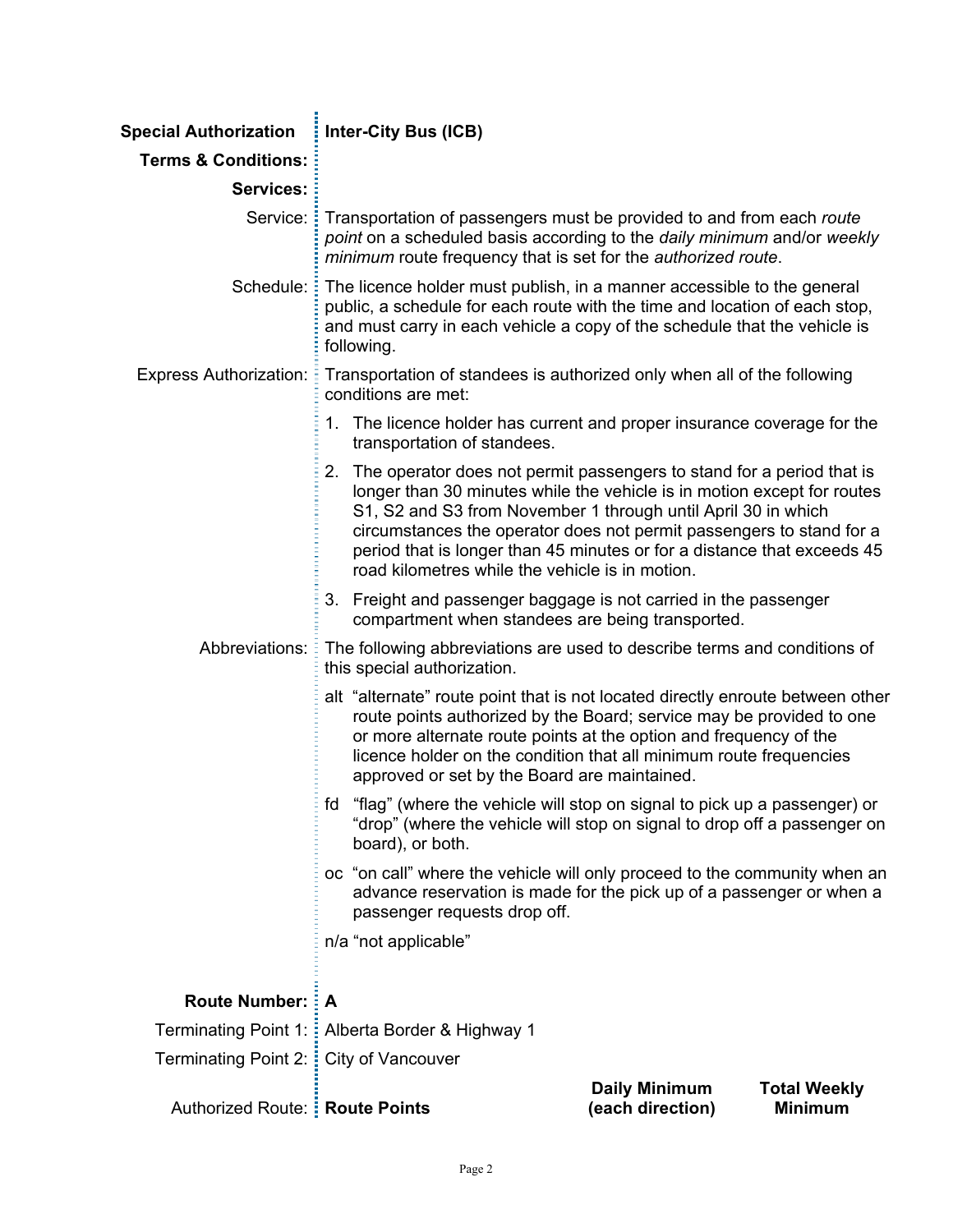|                                         | $A1$ :                               |                 |                           |
|-----------------------------------------|--------------------------------------|-----------------|---------------------------|
|                                         | Alberta Border & Highway 1           | n/a             | n/a                       |
|                                         | West Louise Lodge                    | 2 <sub>fd</sub> | 35 fd                     |
|                                         | <b>Field Junction</b>                | 4 fd            | 56 fd                     |
|                                         | Town of Golden                       | 4               | 56                        |
|                                         | <b>Glacier Park East Gate</b>        | 1 fd            | 28 <sub>0</sub>           |
|                                         | Rogers Pass(Glacier Pass-<br>Summit) | 3               | 42                        |
|                                         | City of Revelstoke                   | 4               | 56                        |
|                                         | <b>District of Sicamous</b>          | 4               | 56                        |
|                                         | City of Salmon Arm                   | 5               | 70                        |
|                                         | $A2(a)$ :                            |                 |                           |
|                                         | City of Enderby                      | $\overline{2}$  | 28                        |
|                                         | City of Armstrong                    | 2               | 28                        |
|                                         | City of Vernon                       | $\overline{2}$  | 28                        |
|                                         | Oyama                                | 2 <sub>fd</sub> | 28 <sub>0</sub>           |
|                                         | City of Kelowna                      | 2               | 28                        |
|                                         | City of Vancouver                    | 2               | 28                        |
|                                         | $A2(b)$ :                            |                 |                           |
|                                         | Sorrento                             | 2               | 28                        |
|                                         | Village of Chase                     | 2               | 35                        |
|                                         | <b>Monte Creek</b>                   | 1 fd            | 14 <sub>fd</sub>          |
|                                         | City of Kamloops                     | 4               | 56                        |
|                                         | City of Merritt                      | 3               | 56                        |
|                                         | <b>District of Hope</b>              | 2               | 35                        |
|                                         | Agassiz                              | alt             | alt                       |
|                                         | <b>District of Mission</b>           | alt             | alt                       |
|                                         | <b>District of Maple Ridge</b>       | alt             | alt                       |
|                                         | City of Chilliwack                   | 4               | 70                        |
|                                         | City of Abbotsford                   | $\overline{2}$  | 35                        |
|                                         | City or Township of Langley          | 1               | 28                        |
|                                         | City of Surrey                       | alt             | alt                       |
|                                         | <b>District of Delta</b>             | alt             | alt                       |
|                                         | City of Richmond                     | alt             | alt                       |
|                                         | City of Coquitlam                    | 1               | 49                        |
|                                         | City of Vancouver                    | 4               | 63                        |
| <b>Route Number:</b>                    | $\frac{1}{2}$ B1                     |                 |                           |
| Terminating Point 1: : City of Kamloops |                                      |                 |                           |
| Terminating Point 2: <b>E</b>           | City of Kelowna                      |                 |                           |
|                                         |                                      | Daily Minimum   | <b>Total Weekly Minin</b> |

| Authorized Route: : Route Points |  |  |
|----------------------------------|--|--|

**Daily Minimum (each direction)**  **Total Weekly Minimum**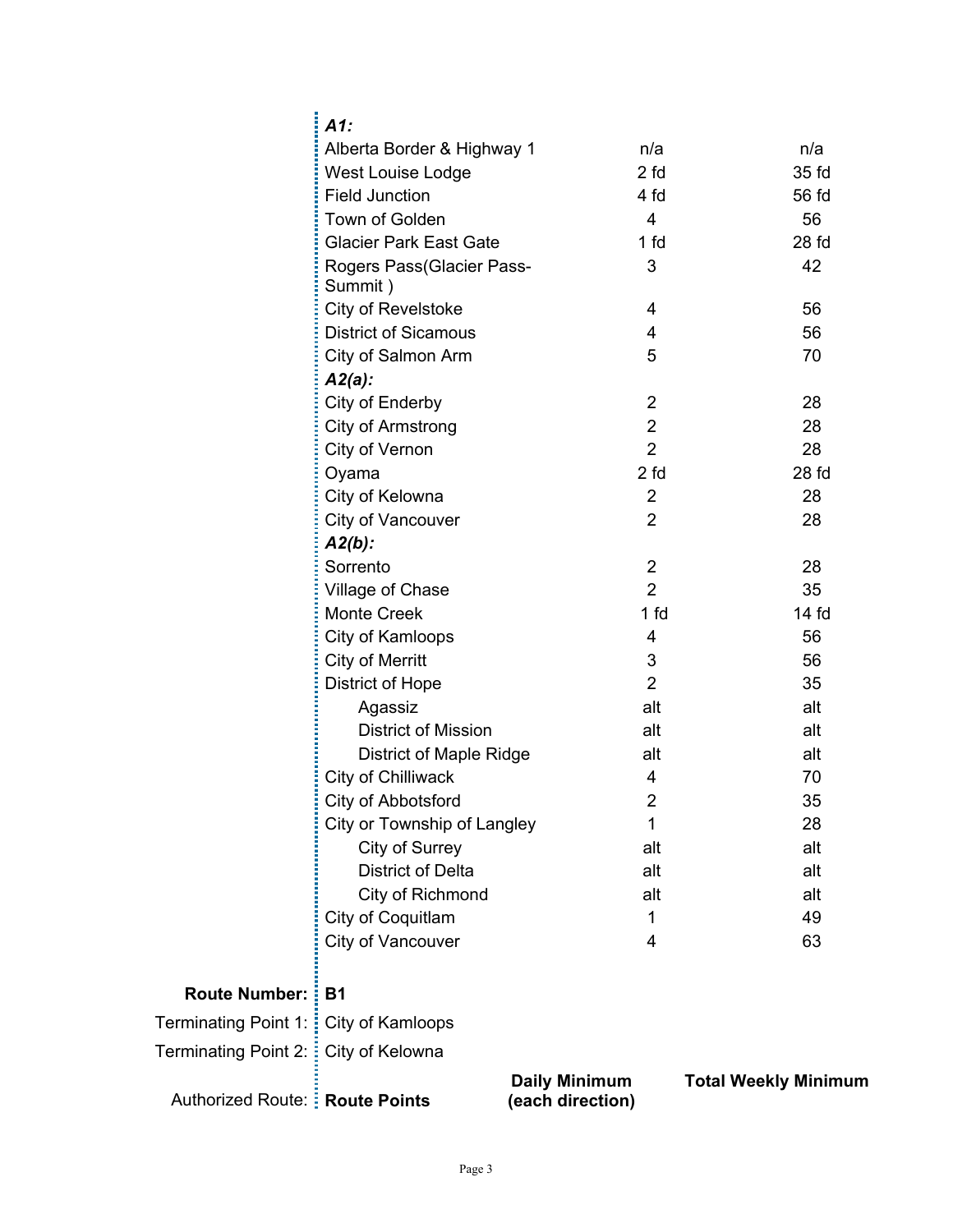|                                           | B1.1:                                                                                                                                                                                                                                       |                |                                          |                                       |
|-------------------------------------------|---------------------------------------------------------------------------------------------------------------------------------------------------------------------------------------------------------------------------------------------|----------------|------------------------------------------|---------------------------------------|
|                                           | City of Kamloops                                                                                                                                                                                                                            | $\overline{2}$ |                                          | 28                                    |
|                                           | <b>Monte Creek</b>                                                                                                                                                                                                                          | 0              |                                          | 7fd                                   |
|                                           | $B1.2(a)$ :                                                                                                                                                                                                                                 |                |                                          |                                       |
|                                           | Monte Lake                                                                                                                                                                                                                                  | 0              |                                          | 7 fd                                  |
|                                           | Westwold                                                                                                                                                                                                                                    | 0              |                                          | 7 fd                                  |
|                                           | Falkland                                                                                                                                                                                                                                    | 1              |                                          | 21                                    |
|                                           | $B1.2(b)$ :                                                                                                                                                                                                                                 |                |                                          |                                       |
|                                           | Village of Chase                                                                                                                                                                                                                            | 0              |                                          | $\overline{7}$                        |
|                                           | Sorrento                                                                                                                                                                                                                                    | 0              |                                          | $\overline{7}$<br>$\overline{7}$      |
|                                           | City of Salmon<br>Arm                                                                                                                                                                                                                       | 0              |                                          |                                       |
|                                           | City of Enderby                                                                                                                                                                                                                             | 0              |                                          | 7                                     |
|                                           | City of Armstrong                                                                                                                                                                                                                           | 0              |                                          | $\overline{7}$                        |
|                                           | B1.3:                                                                                                                                                                                                                                       |                |                                          |                                       |
|                                           | City of Vernon                                                                                                                                                                                                                              | 3              |                                          | 42                                    |
|                                           | Oyama                                                                                                                                                                                                                                       | 3 fd           |                                          | 42 fd                                 |
|                                           | City of Kelowna<br>Airport                                                                                                                                                                                                                  | 0              |                                          | 7 fd                                  |
|                                           | City of Kelowna                                                                                                                                                                                                                             | 3              |                                          | 42                                    |
| Route Number: :                           | <b>B2</b>                                                                                                                                                                                                                                   |                |                                          |                                       |
| Terminating Point 1: : City of Kelowna    |                                                                                                                                                                                                                                             |                |                                          |                                       |
| Terminating Point 2: :                    | City of Penticton                                                                                                                                                                                                                           |                |                                          |                                       |
| Authorized Route: :                       | <b>Route Points</b>                                                                                                                                                                                                                         |                | <b>Daily Minimum</b><br>(each direction) | <b>Total Weekly</b><br><b>Minimum</b> |
|                                           | City of Kelowna                                                                                                                                                                                                                             |                | 4                                        | 56                                    |
|                                           | Westbank                                                                                                                                                                                                                                    |                | 4                                        | 56                                    |
|                                           | <b>District of Summerland</b>                                                                                                                                                                                                               |                | 4                                        | 56                                    |
|                                           | City of Penticton                                                                                                                                                                                                                           |                | 4                                        | 56                                    |
| <b>Route Number: : C</b>                  |                                                                                                                                                                                                                                             |                |                                          |                                       |
| Terminating Point 1:                      | City of Vancouver                                                                                                                                                                                                                           |                |                                          |                                       |
| Terminating Point 2: E                    | <b>Rock Creek</b>                                                                                                                                                                                                                           |                |                                          |                                       |
| Scheduled Service:<br>Times Requirement:  | On a minimum of four westbound trips weekly, scheduled pick ups in<br>Osoyoos, Oliver and Okanagan Falls must enable passengers to be<br>carried through to the City of Vancouver for scheduled drop off by 18:00<br>hours on the same day. |                |                                          |                                       |
| <b>Route Connection:</b><br>Layover Time: | On a minimum of four eastbound trips weekly, this route must connect in<br>Rock Creek with eastbound trips on Route D so that the layover time for<br>connecting passengers does not exceed 2.5 hours in Rock Creek.                        |                |                                          |                                       |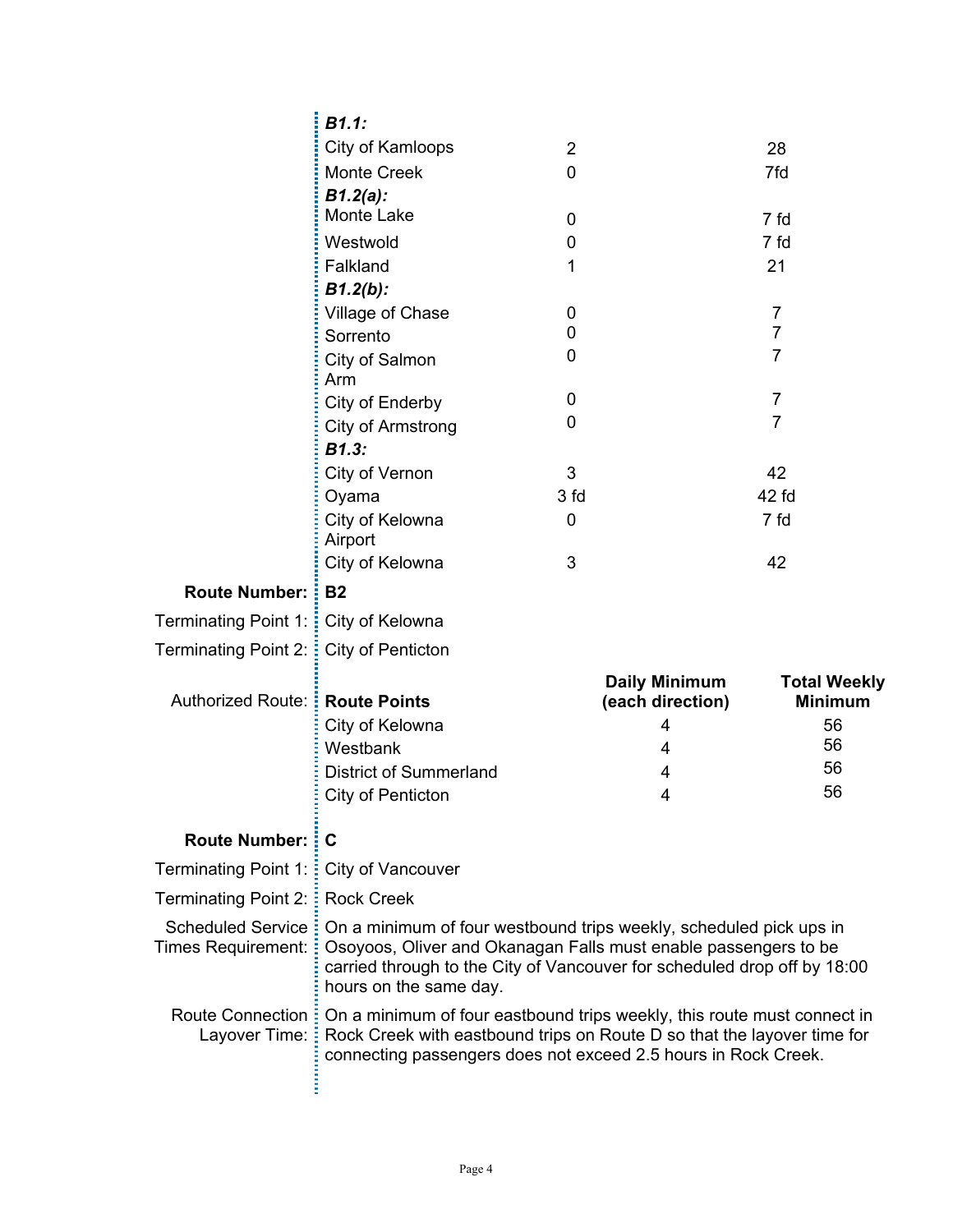|                             |                                        | <b>Daily Trips</b><br>(each<br>direction) | <b>Total</b><br>Weekly<br><b>Trips</b><br>(Westbound | <b>Total</b><br>Weekly<br><b>Trips</b><br>(Eastbound    |
|-----------------------------|----------------------------------------|-------------------------------------------|------------------------------------------------------|---------------------------------------------------------|
| Authorized Route: :         | <b>Route Points</b>                    |                                           | only)                                                | only)                                                   |
|                             | City of Vancouver                      | 1                                         | 7                                                    | 14                                                      |
|                             | City of<br>Richmond                    | alt                                       | alt                                                  | alt                                                     |
|                             | City of Surrey                         | alt                                       | alt                                                  | alt                                                     |
|                             | <b>District of Delta</b>               | alt                                       | alt                                                  | alt                                                     |
|                             | City of Coquitlam                      | 1                                         | 7                                                    | 14                                                      |
|                             | <b>District of Maple</b><br>Ridge      | 1                                         | 7                                                    | $\overline{7}$                                          |
|                             | <b>District of Mission</b>             | 1                                         | 7                                                    | $\overline{7}$                                          |
|                             | Agassiz                                | alt                                       | alt                                                  | alt                                                     |
|                             | City of Abbotsford                     | 1 <sub>fd</sub>                           | $\overline{7}$                                       | 7 fd                                                    |
|                             | City of Chilliwack                     | 1                                         | 7                                                    | 14                                                      |
|                             | <b>District of Hope</b>                | 1 <sub>fd</sub>                           | $\overline{7}$                                       | $\overline{7}$                                          |
|                             | <b>Allison Pass</b>                    | 1 <sub>fd</sub>                           | 7 fd                                                 | 14 <sub>fd</sub>                                        |
|                             | <b>Manning Park</b>                    | 1                                         | $\overline{7}$                                       | 7                                                       |
|                             | Eastgate                               | 1                                         | 7                                                    | $\overline{7}$                                          |
|                             | <b>Town of Princeton</b>               | 1                                         | 7                                                    | 14                                                      |
|                             | Hedley                                 | 1                                         | 7                                                    | $\overline{7}$                                          |
|                             | <b>Village of Keremeos</b>             | 1                                         | $\overline{7}$                                       | 14                                                      |
|                             | Kaleden Junction                       | 1 fd                                      | 7 fd                                                 | 14 fd                                                   |
|                             | City of Penticton                      | $\overline{2}$                            | 14                                                   | 14                                                      |
|                             | Kaleden Junction                       | 2 <sub>fd</sub>                           | 14 <sub>fd</sub>                                     | 14 <sub>fd</sub>                                        |
|                             | Okanagan Falls                         | $\overline{2}$                            | 14                                                   | 14                                                      |
|                             | Town of Oliver                         | $\overline{2}$                            | 14                                                   | 14                                                      |
|                             | Town of Osoyoos                        | $\overline{2}$                            | 14                                                   | 14                                                      |
|                             | <b>Bridesville</b>                     | 1 <sub>fd</sub>                           | 7 fd                                                 | 7 fd                                                    |
|                             | <b>Rock Creek</b>                      | 1                                         | $\overline{7}$                                       | $\overline{7}$                                          |
| <b>Route Number: : D</b>    |                                        |                                           |                                                      |                                                         |
| Terminating Point 1:        | City of Kelowna                        |                                           |                                                      |                                                         |
| <b>Terminating Point 2:</b> | Alberta Border &<br>Highway 3          |                                           |                                                      |                                                         |
| Authorized Route: :         | <b>Route Points</b>                    | <b>Daily Minimum</b><br>(each direction)  |                                                      | <b>Weekly Minimum</b><br>(each direction <sup>1</sup> ) |
|                             | City of Kelowna                        | 1                                         |                                                      | 10                                                      |
|                             | <b>Beaverdell</b>                      | 1                                         |                                                      | 10                                                      |
|                             | <b>Rock Creek</b>                      | 1                                         |                                                      | 10                                                      |
|                             | Village of Midway<br>City of Greenwood | 1                                         |                                                      | 10<br>10                                                |
|                             |                                        |                                           |                                                      |                                                         |

<span id="page-4-0"></span> $<sup>1</sup>$  Unless specified as a weekly total</sup>

 $\overline{a}$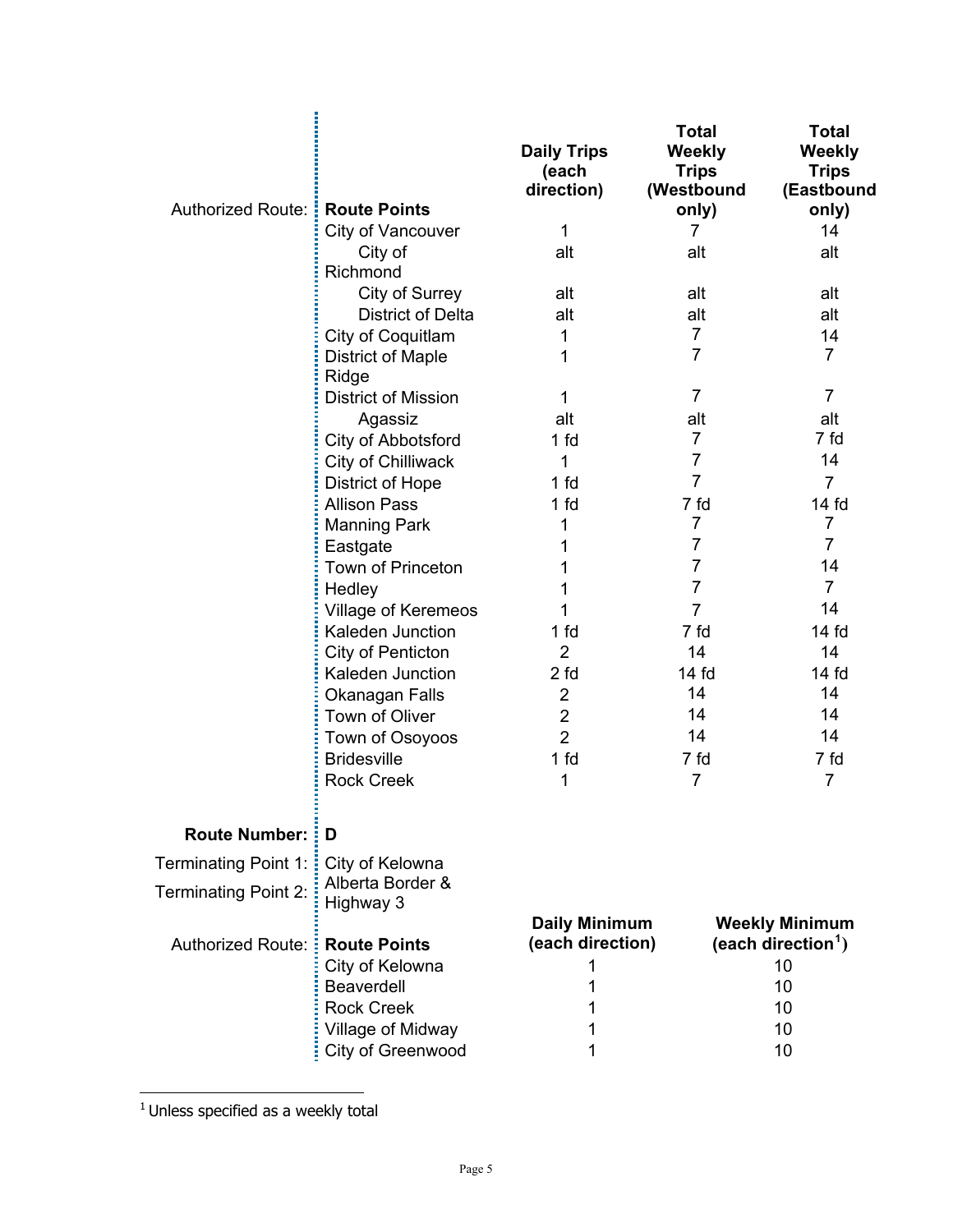|                                       | <b>City of Grand Forks</b>                                                                                                        | 1                    | 10                  |
|---------------------------------------|-----------------------------------------------------------------------------------------------------------------------------------|----------------------|---------------------|
|                                       | <b>Christina Lake</b>                                                                                                             | 0                    | 14 fd weekly total  |
|                                       | City of Castlegar                                                                                                                 | 1                    | 10                  |
|                                       | City of Trail                                                                                                                     | alt                  | alt                 |
|                                       | South Slocan                                                                                                                      | 0                    | 7 fd weekly total   |
|                                       | Junction                                                                                                                          |                      |                     |
|                                       | City of Nelson                                                                                                                    | 1                    | 10                  |
|                                       | Village of Salmo                                                                                                                  | 1                    | 10                  |
|                                       | Junction 3 & 6                                                                                                                    | 1 fd                 | $10f$ d             |
|                                       | Summit                                                                                                                            | 1 <sub>fd</sub>      | 10f                 |
|                                       | Town of Creston                                                                                                                   | 1                    | 10                  |
|                                       | Kitchener Junction                                                                                                                | 1 fd                 | 10f                 |
|                                       | Yahk                                                                                                                              | 1                    | 10                  |
|                                       | Moyie                                                                                                                             | 1 <sub>fd</sub>      | 10f                 |
|                                       | City of Cranbrook                                                                                                                 | 1                    | 10                  |
|                                       | Jaffray                                                                                                                           | 1 fd                 | 14 fd weekly total  |
|                                       | Elko                                                                                                                              | 1 <sub>fd</sub>      | $10f$ d             |
|                                       | City of Fernie                                                                                                                    | 1                    | 10                  |
|                                       | Hosmer                                                                                                                            | 1 fd                 | 10f                 |
|                                       | <b>District of Sparwood</b>                                                                                                       | 1                    | 10                  |
|                                       | Natal                                                                                                                             | 1 fd                 | 10f                 |
|                                       | Michel                                                                                                                            | 1 <sub>fd</sub>      | 10f                 |
|                                       | <b>Crowsnest Junction</b>                                                                                                         | 1 fd                 | $10f$ d             |
|                                       | Alberta Border &                                                                                                                  | n/a                  | n/a                 |
|                                       | Highway 1                                                                                                                         |                      |                     |
| Route Number: :                       | Е                                                                                                                                 |                      |                     |
| Terminating Point 1: :                | <b>City of Prince George</b>                                                                                                      |                      |                     |
| Terminating Point 2: :                | City of Vancouver                                                                                                                 |                      |                     |
|                                       | Service Limitation: No service may be operated solely between the City of Prince George<br>and the City of Prince George Airport. |                      |                     |
|                                       |                                                                                                                                   | <b>Daily Minimum</b> | <b>Total Weekly</b> |
| Authorized Route: <b>Route Points</b> |                                                                                                                                   | (each direction)     | <b>Minimum</b>      |
|                                       | $E1$ :                                                                                                                            |                      |                     |
|                                       | <b>City of Prince George</b>                                                                                                      | 3                    | 42                  |
|                                       | <b>City of Prince George</b>                                                                                                      | $\overline{2}$       | 28                  |
|                                       | Airport                                                                                                                           |                      |                     |
|                                       | Hixon                                                                                                                             | $\overline{2}$       | 35                  |
|                                       | <b>City of Quesnel</b>                                                                                                            | 3                    | 42                  |
|                                       | McLeese Lake                                                                                                                      | 1 fd                 | 14f                 |
|                                       | City of Williams Lake                                                                                                             | 3                    | 42                  |
|                                       | Lac La Hache                                                                                                                      | 2                    | 28                  |
|                                       | District of 100 Mile House                                                                                                        | 3                    | 42                  |
|                                       | 70 Mile House                                                                                                                     | 3                    | 42                  |
|                                       | Village of Clinton                                                                                                                | 3                    | 42                  |
|                                       | Village of Cache Creek                                                                                                            | 3                    | 42                  |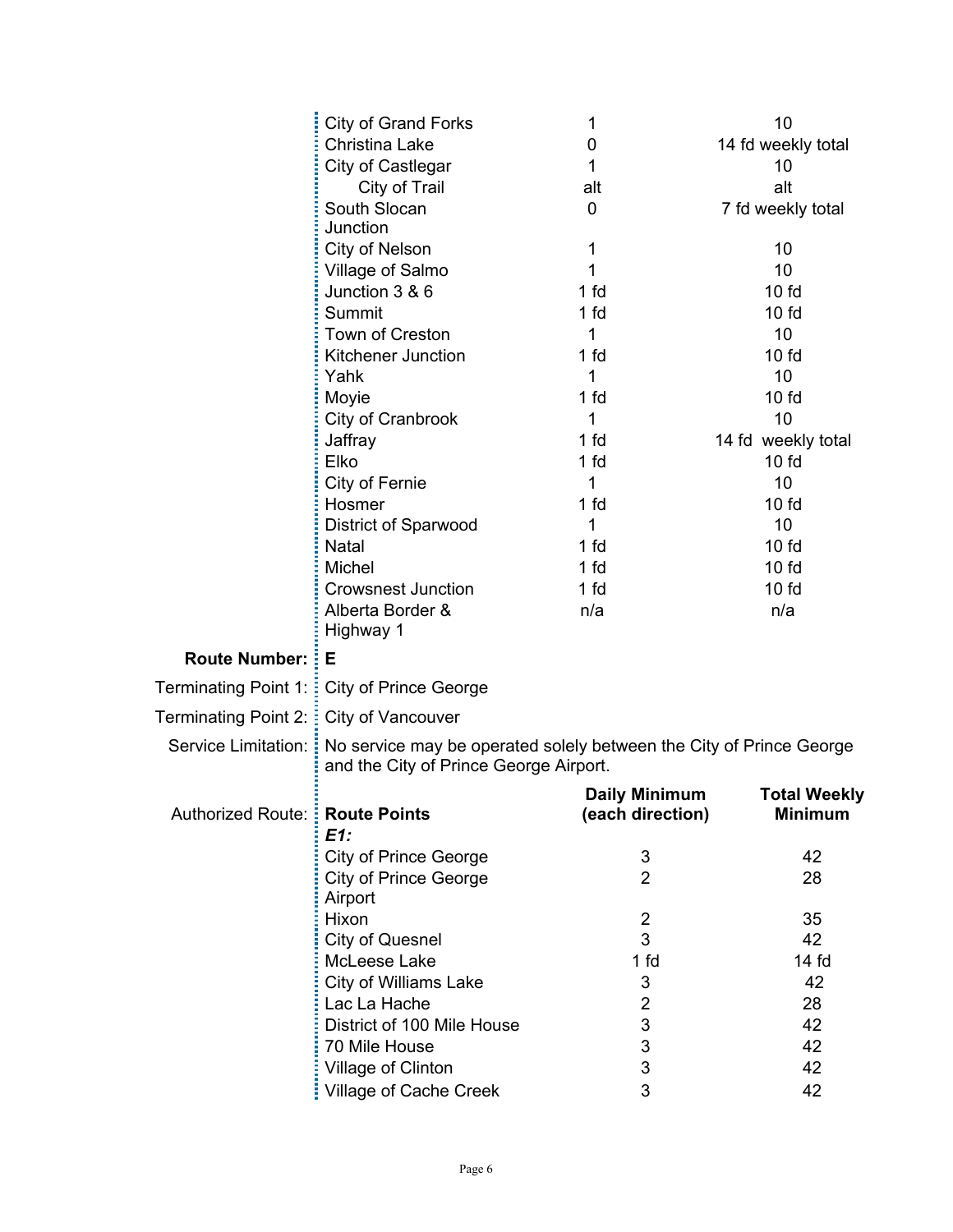|                                          | $E2(a)$ :                                          |                                          |                                       |
|------------------------------------------|----------------------------------------------------|------------------------------------------|---------------------------------------|
|                                          | Savona                                             | 1 <sub>fd</sub>                          | 14 fd                                 |
|                                          | City of Kamloops                                   | 1                                        | 14                                    |
|                                          | City of Vancouver<br>$E2(b)$ :                     | 1                                        | 14                                    |
|                                          | Spences Bridge                                     | 1                                        | 14                                    |
|                                          | <b>Shaw Springs</b>                                | 1 <sub>fd</sub>                          | 14 fd                                 |
|                                          | Village of Lytton                                  | 1                                        | 14                                    |
|                                          | North Bend                                         | 1 <sub>oc</sub>                          | 14 <sub>OC</sub>                      |
|                                          | <b>Boston Bar</b>                                  | 1                                        | 14                                    |
|                                          | Spuzzum                                            | 1 <sub>fd</sub>                          | 14f                                   |
|                                          | Yale                                               | 1 fd                                     | 14 fd                                 |
|                                          | District of Hope                                   | 1                                        | 14                                    |
|                                          | Laidlaw                                            | 1 <sub>oc</sub>                          | 14 oc                                 |
|                                          | <b>Bridal Falls</b>                                | 1 <sub>oc</sub>                          | 14 oc                                 |
|                                          | Aggasiz                                            | alt                                      | alt                                   |
|                                          | <b>District of Mission</b>                         | alt                                      | alt                                   |
|                                          | <b>District of Maple Ridge</b>                     | alt                                      | alt                                   |
|                                          | City of Chilliwack                                 | $\overline{2}$                           | 35                                    |
|                                          | City of Abbotsford                                 | 1                                        | 28                                    |
|                                          | City or Township of Langley                        | 1                                        | 21                                    |
|                                          | City of Surrey                                     | alt                                      | alt                                   |
|                                          | <b>District of Delta</b>                           | alt                                      | alt                                   |
|                                          | City of Richmond                                   | alt                                      | alt                                   |
|                                          | City of Coquitlam                                  | 1<br>$\overline{2}$                      | 28<br>28                              |
|                                          | City of Vancouver                                  |                                          |                                       |
| <b>Route Number: F</b>                   |                                                    |                                          |                                       |
|                                          | Terminating Point 1: : Alberta Border & Highway 93 |                                          |                                       |
| Terminating Point 2: : City of Cranbrook |                                                    |                                          |                                       |
| <b>Authorized Route:</b>                 | <b>Route Points</b>                                | <b>Daily Minimum</b><br>(each direction) | <b>Total Weekly</b><br><b>Minimum</b> |
|                                          | Alberta Border & Highway<br>93                     | n/a                                      | n/a                                   |
|                                          | <b>Vermillion Crossing</b>                         | 1 fd                                     | 14 <sub>fd</sub>                      |
|                                          | Radium Aquacourt                                   | 1 fd                                     | $14f$ d                               |
|                                          | Kootenay Park (West Gate)                          | 1 fd                                     | $14f$ d                               |
|                                          | Village of Radium Hot<br>Springs                   | 1                                        | 14                                    |
|                                          | <b>District of Invermere</b>                       | 1                                        | 14                                    |
|                                          | Windermere                                         | 1 fd                                     | $14f$ d                               |
|                                          | <b>Fairmont Hot Springs</b>                        | 1                                        | 14                                    |
|                                          |                                                    |                                          |                                       |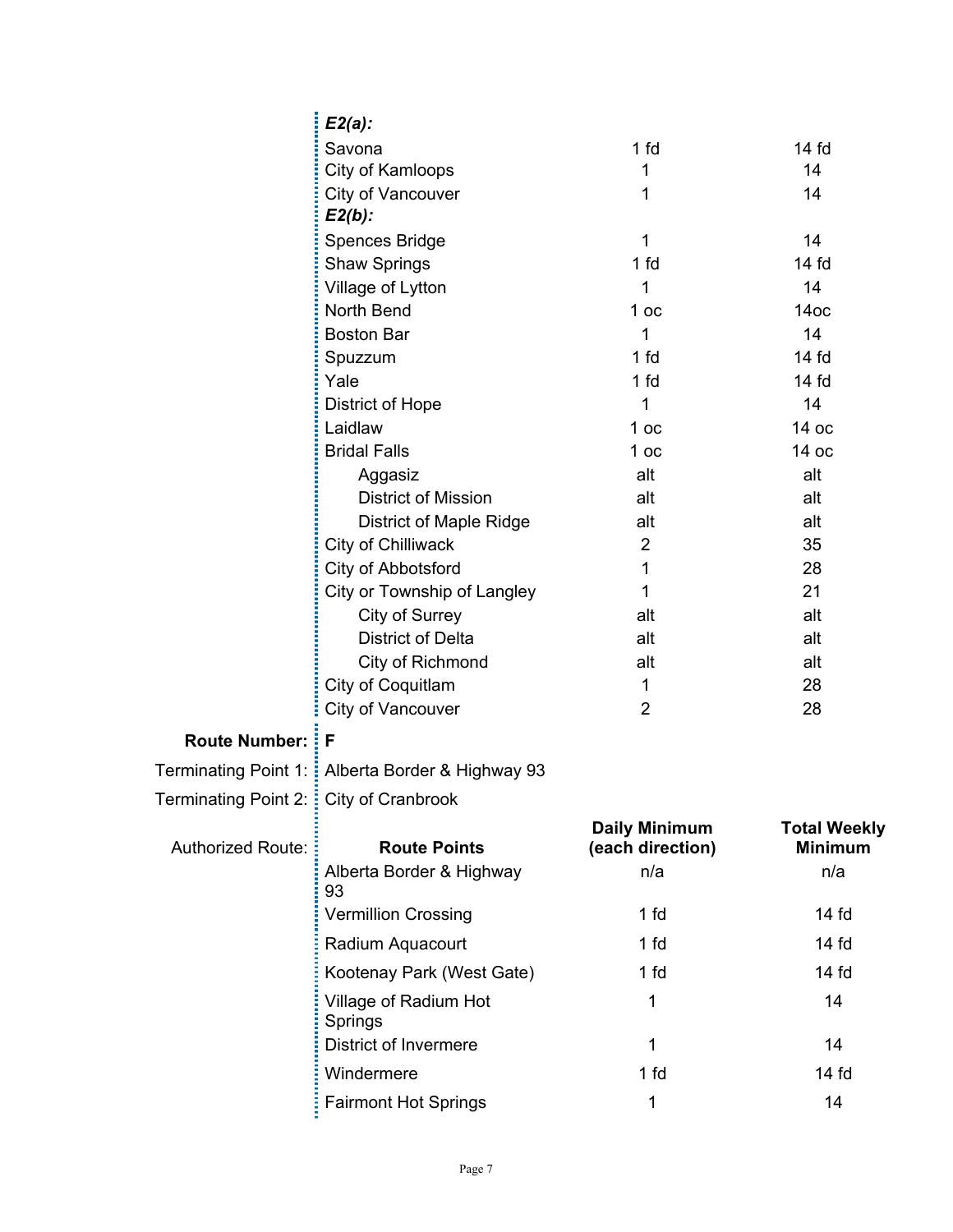|                                    | <b>Columbia Lake Station</b>               | 1 fd                                           | 14 fd                                      |
|------------------------------------|--------------------------------------------|------------------------------------------------|--------------------------------------------|
|                                    | <b>Canal Flats</b>                         | 1 fd                                           | 14 fd                                      |
|                                    | Skookumchuck                               | 1 fd                                           | 14 <sub>fd</sub>                           |
|                                    | City of Kimberley                          | 1                                              | 14                                         |
|                                    | Marysville                                 | 1 fd                                           | 14 fd                                      |
|                                    | City of Cranbrook                          | 1                                              | 14                                         |
| Route Number: :                    | G                                          |                                                |                                            |
| Terminating Point 1: :             | Alberta Border & Highway 2                 |                                                |                                            |
| Terminating Point 2: :             | City of Dawson Creek                       |                                                |                                            |
| <b>Authorized Route:</b>           | <b>Route Points</b>                        | <b>Daily Minimum</b><br>(each direction)       | <b>Total Weekly</b><br><b>Minimum</b>      |
|                                    | Alberta Border & Highway 2                 | n/a                                            | n/a                                        |
|                                    | Tom's Lake                                 | 2 fd                                           | 28 fd                                      |
|                                    | Village of Pouce Coupe                     | 2 fd                                           | 28 fd                                      |
|                                    | <b>City of Dawson Creek</b>                | $\overline{2}$                                 | 28                                         |
| <b>Route Number: : 11</b>          |                                            |                                                |                                            |
| Terminating Point 1: :             | <b>City of Dawson Creek</b>                |                                                |                                            |
| Terminating Point 2: $\frac{1}{2}$ | Town of Fort Nelson                        |                                                |                                            |
| <b>Authorized Route:</b>           | <b>Route Points</b>                        | <b>Daily Minimum</b><br>(each direction)       | <b>Total Weekly</b><br><b>Minimum</b>      |
|                                    | <b>City of Dawson Creek</b>                | 1                                              | 30                                         |
|                                    | District of Taylor                         | 1                                              | 30                                         |
|                                    | City of Fort St John                       | 1                                              | 30                                         |
|                                    | Wonowon                                    | 0                                              | 12                                         |
|                                    | Pink Mountain                              | 0                                              | 12                                         |
|                                    | <b>Buckinghorse River</b>                  | 0                                              | 12                                         |
|                                    | <b>Prophet River</b>                       | 0                                              | 12 f <sub>d</sub>                          |
|                                    | Town of Fort Nelson                        | 0                                              | 12                                         |
| <b>Route Number: : 12</b>          |                                            |                                                |                                            |
| <b>Terminating Point 1:</b>        | Town of Fort Nelson                        |                                                |                                            |
| Terminating Point 2: :             | Yukon Border & Highway 97                  |                                                |                                            |
| <b>Authorized Route:</b>           | <b>Route Points</b><br>Town of Fort Nelson | <b>Weekly Minimum</b><br>(each direction)<br>3 | <b>Total Weekly</b><br><b>Minimum</b><br>6 |
|                                    |                                            |                                                |                                            |
|                                    | Steamboat                                  | 3 fd                                           | 6 fd                                       |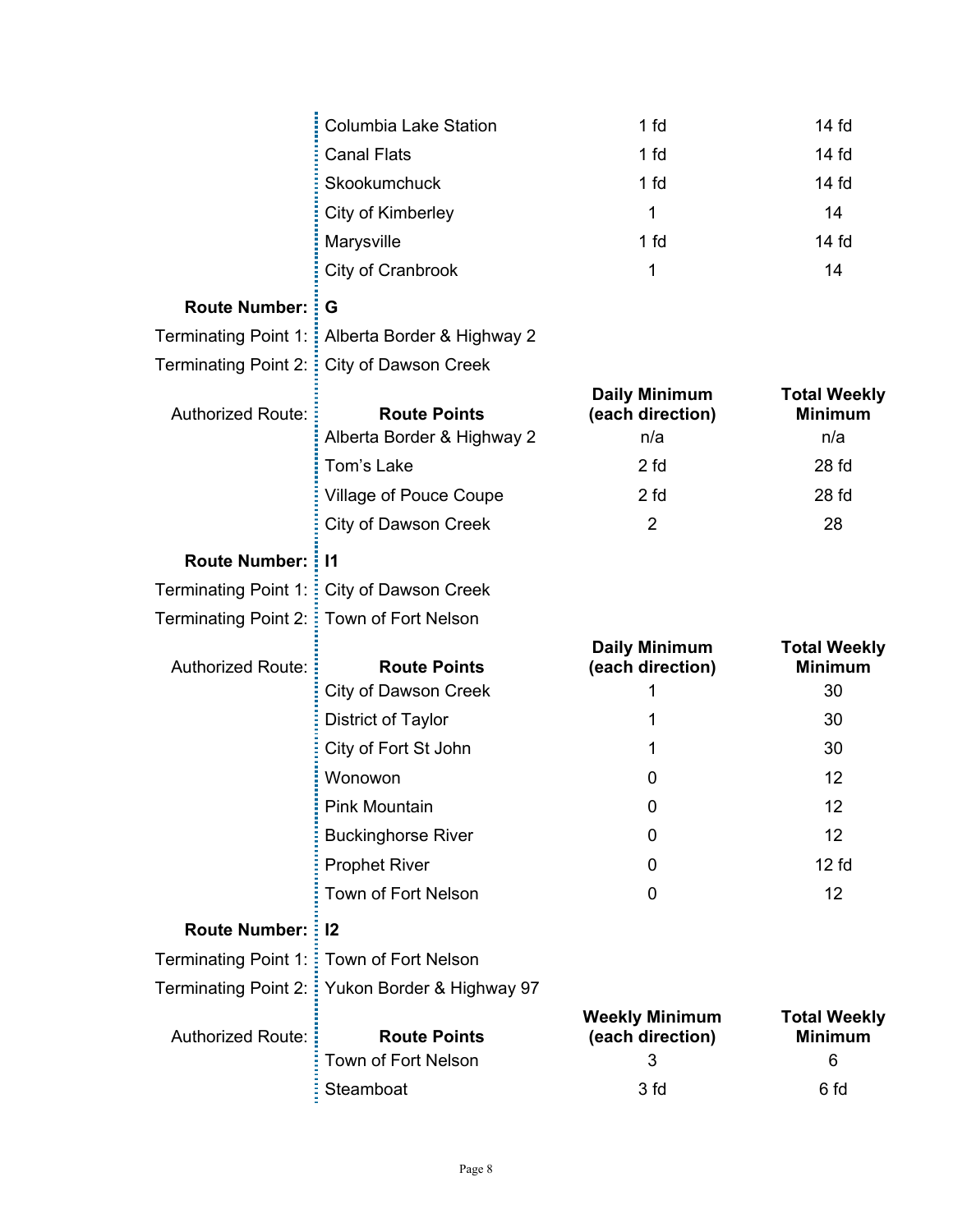|                             | <b>Summit Lake</b>                                                 | 3 fd                 | 6 fd                                   |
|-----------------------------|--------------------------------------------------------------------|----------------------|----------------------------------------|
|                             | <b>Toad River Lodge</b>                                            | 3                    | 6                                      |
|                             | Muncho Lake                                                        | 3                    | 6                                      |
|                             | <b>Liard River</b>                                                 | 3                    | 6                                      |
|                             | <b>Coal River</b>                                                  | 3 fd                 | 6 fd                                   |
|                             | Fireside                                                           | 3                    | 6                                      |
|                             | <b>Contact Creek</b>                                               | 3 fd                 | 6 fd                                   |
|                             | Iron Creek, Yukon                                                  | n/a                  | n/a                                    |
|                             | <b>Lower Post</b>                                                  | 3 fd                 | 6 fd                                   |
|                             | Yukon Border & Highway<br>97                                       | n/a                  | n/a                                    |
| <b>Route Number:</b>        | J                                                                  |                      |                                        |
| Terminating Point 1:        | City of Dawson Creek                                               |                      |                                        |
|                             | Terminating Point 2: City of Prince George                         |                      |                                        |
|                             | Service Exception: : No service is required on statutory holidays. |                      |                                        |
|                             |                                                                    | <b>Daily Minimum</b> | <b>Total Weekly</b>                    |
| Authorized Route:           | <b>E</b> Route Points                                              | (each direction)     | <b>Minimum</b>                         |
|                             | <b>City of Dawson Creek</b>                                        | 1                    | 24                                     |
|                             | Arras                                                              | 1 fd                 | 24 fd                                  |
|                             | Groundbirch                                                        | 1 fd                 | 24 fd                                  |
|                             | <b>District of Chetwynd</b><br><b>Commotion Creek</b>              | 1<br>1 fd            | 24<br>24 fd                            |
|                             | <b>Pine Valley</b>                                                 | 1 fd                 | 24 fd                                  |
|                             | Azouzetta Lake                                                     | 1 fd                 | 24 fd                                  |
|                             | Kennedy                                                            | 1 fd                 | 24 fd                                  |
|                             | Mackenzie Junction                                                 | 1 fd                 | 24 fd                                  |
|                             | <b>District of Mackenzie</b>                                       | 1                    | 14                                     |
|                             | Mackenzie Junction                                                 | 1 fd                 | 24 fd                                  |
|                             | <b>Windy Point</b>                                                 | 1 fd                 | 24 fd                                  |
|                             | McLeod Lake Lodge                                                  | 1 fd                 | 24 fd                                  |
|                             | <b>Bear Lake</b>                                                   | 1                    | 19                                     |
|                             | Salmon River                                                       | 1 fd                 | 24 fd                                  |
|                             | <b>City of Prince George</b>                                       | 1                    | 24                                     |
| <b>Route Number:</b>        | įΚ                                                                 |                      |                                        |
|                             | Terminating Point 1: City of Prince George                         |                      |                                        |
| <b>Terminating Point 2:</b> | District of Fort St. James                                         |                      |                                        |
| <b>Authorized Route:</b>    |                                                                    |                      | <b>Weekly Minimum (each direction)</b> |
|                             | <b>Route Points</b>                                                |                      |                                        |
|                             | <b>City of Prince George</b>                                       |                      | 6                                      |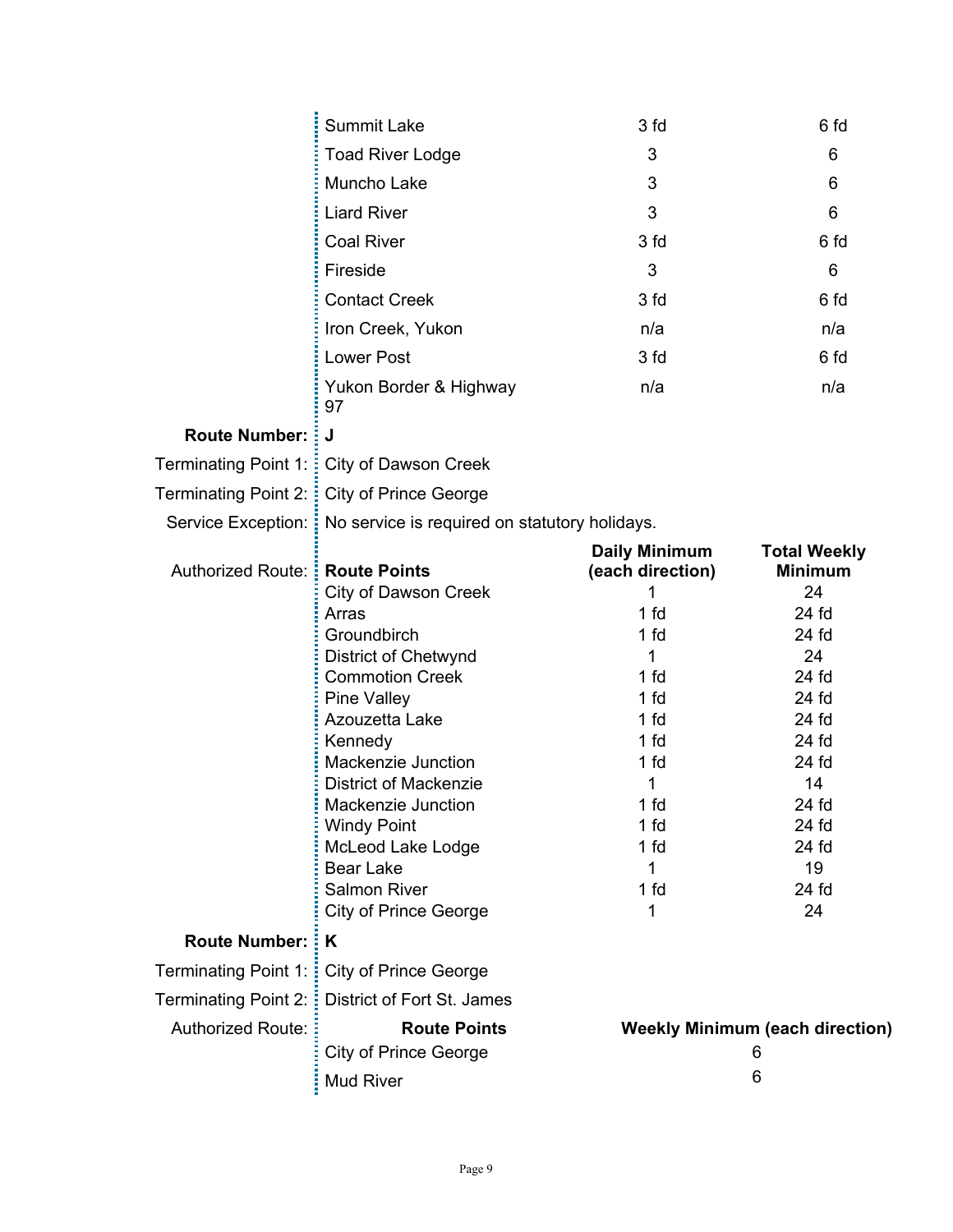|                           | <b>Telechik Road</b>                         |                                   | 6                                     |
|---------------------------|----------------------------------------------|-----------------------------------|---------------------------------------|
|                           | <b>Bednesti Resort</b>                       |                                   | 6                                     |
|                           | Finmore                                      |                                   | 6                                     |
|                           | Mapes Road                                   |                                   | 6                                     |
|                           | <b>District of Vanderhoof</b>                |                                   | 6                                     |
|                           | 12 Mile                                      |                                   | 6                                     |
|                           | Dog Creek                                    |                                   | 6                                     |
|                           | District of Fort St. James                   |                                   | 6                                     |
| <b>Route Number: : L1</b> |                                              |                                   |                                       |
|                           | Terminating Point 1: : City of Prince Rupert |                                   |                                       |
|                           | Terminating Point 2: : City of Prince George |                                   |                                       |
| <b>Authorized Route:</b>  | <b>Route Points</b>                          | Daily Minimum<br>(each direction) | <b>Total Weekly</b><br><b>Minimum</b> |
|                           | <b>City of Prince Rupert</b>                 | 1                                 | 22                                    |
|                           | Port Edward Corner                           | 1 <sub>fd</sub>                   | $22$ fd                               |
|                           | <b>Tyee</b>                                  | 1 <sub>fd</sub>                   | $22$ fd                               |
|                           | Kwinitsa                                     | 1 <sub>fd</sub>                   | $22$ fd                               |
|                           | <b>Shames</b>                                | 1 fd                              | $22$ fd                               |
|                           | City of Terrace                              | 1                                 | 22                                    |
|                           | Kitwanga Junction                            | 1                                 | 21                                    |
|                           | <b>Skeena Cross</b>                          | 1 fd                              | $22$ fd                               |
|                           | District of New Hazelton                     | 1                                 | 22                                    |
|                           | Moricetown                                   | 1 <sub>fd</sub>                   | $22$ fd                               |
|                           | <b>Town of Smithers</b>                      | 1                                 | 22                                    |
|                           | Village of Telkwa                            | 1                                 | 22                                    |
|                           | District of Houston                          | 1                                 | 22                                    |
|                           | <b>Topley</b>                                | 1                                 | 22                                    |
|                           | <b>Broman Lake</b>                           | 1fd                               | $22$ fd                               |
|                           | Village of Burns Lake                        | 1                                 | 22                                    |
|                           | <b>Fraser Lake</b>                           | 1                                 | 22                                    |
|                           | Fort Fraser                                  | 1                                 | 22                                    |
|                           | <b>District of Vanderhoof</b>                |                                   | 22                                    |
|                           | <b>City of Prince George</b>                 |                                   | 22                                    |

## **Route Number: L2**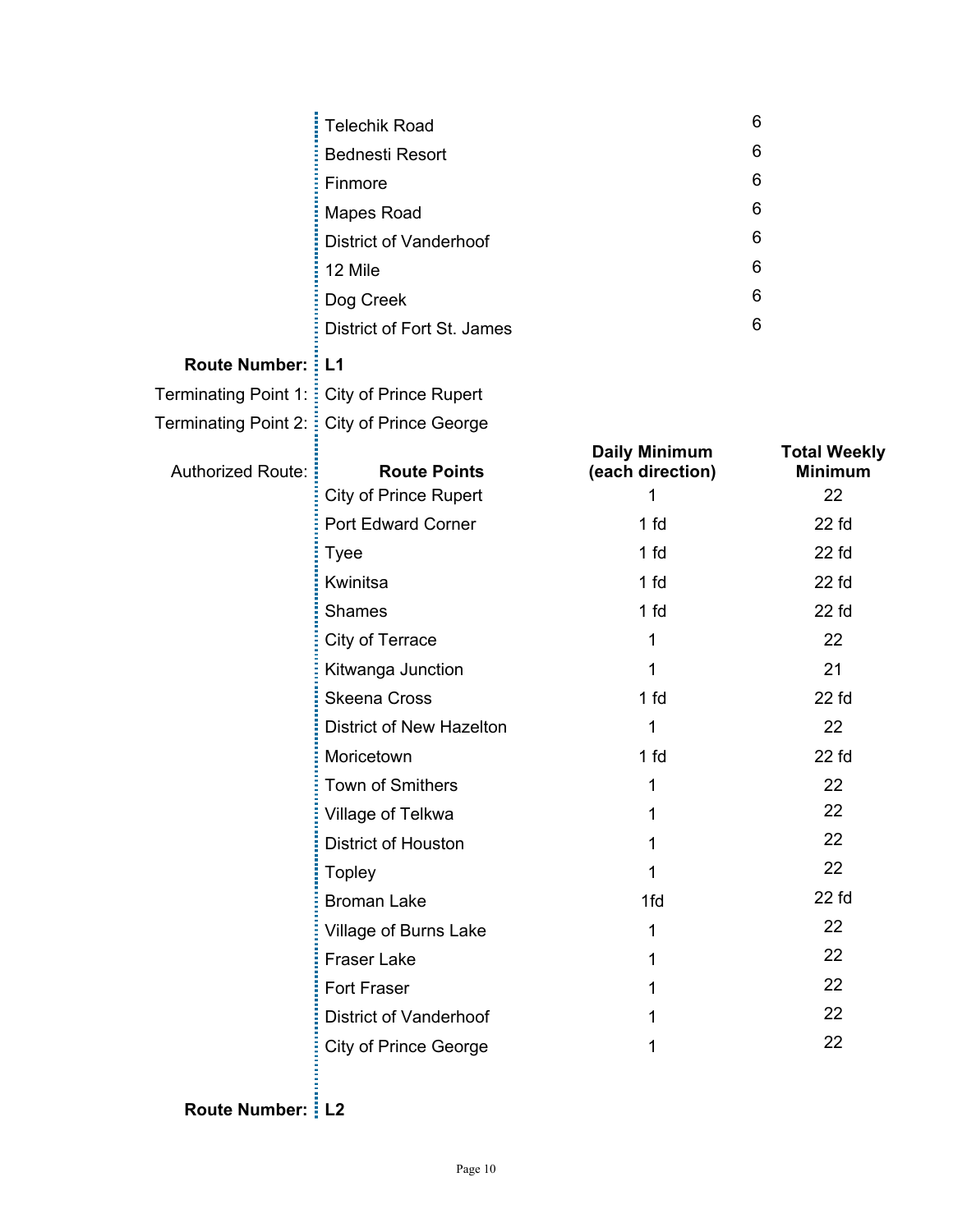|                                    | Terminating Point 1: : City of Prince George       |                                          |                                       |
|------------------------------------|----------------------------------------------------|------------------------------------------|---------------------------------------|
|                                    | Terminating Point 2: : Alberta Border & Highway 16 |                                          |                                       |
| <b>Authorized Route:</b>           | <b>Route Points</b>                                | <b>Daily Minimum</b><br>(each direction) | <b>Total Weekly</b><br><b>Minimum</b> |
|                                    | City of Prince George                              |                                          | 14                                    |
|                                    | <b>Bowron River</b>                                | 0                                        | 7 fd                                  |
|                                    | Dome Creek                                         | 1 <sub>fd</sub>                          | 14 <sub>fd</sub>                      |
|                                    | <b>Crescent Spur</b>                               | 0                                        | 7 fd                                  |
|                                    | <b>Lamming Mills</b>                               | 0                                        | 7 fd                                  |
|                                    | Village of McBride                                 | 1                                        | 14                                    |
|                                    | Tete Jaune Cache Junction                          | 1 fd                                     | $14f$ d                               |
|                                    | Village of Valemount                               | 1                                        | 14                                    |
|                                    | Tete Jaune Cache Junction                          | 1 <sub>fd</sub>                          | $14f$ d                               |
|                                    | Mount Robson                                       | 1 <sub>fd</sub>                          | $14f$ d                               |
|                                    | Alberta Border & Highway<br>16                     | n/a                                      | n/a                                   |
| <b>Route Number:</b>               | i N                                                |                                          |                                       |
| Terminating Point 1:               | Alberta Border & Highway 16                        |                                          |                                       |
| Terminating Point 2: $\frac{1}{2}$ | City of Vancouver                                  |                                          |                                       |
|                                    |                                                    |                                          |                                       |
| Authorized Route: Route Points     |                                                    | <b>Daily Minimum</b><br>(each direction) | <b>Total Weekly</b><br><b>Minimum</b> |
|                                    | Alberta Border & Highway                           | n/a                                      | n/a                                   |
|                                    | 16                                                 |                                          |                                       |
|                                    | Mount Robson                                       | 1 <sub>fd</sub><br>1 fd                  | 21 <sub>fd</sub><br>14 <sub>fd</sub>  |
|                                    | Tete Jaune Cache Junction                          |                                          |                                       |
|                                    | Village of Valemount<br><b>Blue River</b>          | $\mathbf{2}$<br>$\overline{2}$           | 28<br>28                              |
|                                    | Avola Junction                                     | 2 <sub>fd</sub>                          | 28 <sub>fd</sub>                      |
|                                    |                                                    | 1                                        | 14                                    |
|                                    | Vavenby <sup>2</sup>                               | $\overline{2}$                           | 28                                    |
|                                    | Clearwater<br><b>Little Fort</b>                   | $\overline{2}$                           | 28                                    |
|                                    | <b>Barriere</b>                                    | $\overline{2}$                           | 28                                    |
|                                    |                                                    | 1                                        | 14                                    |
|                                    | City of Kamloops<br>City of Merritt                | $\mathbf 0$                              | 7                                     |
|                                    | District of Hope                                   | $\mathbf{0}$                             | $\overline{7}$                        |
|                                    | Agassiz                                            | alt                                      | alt                                   |
|                                    | <b>District of Mission</b>                         | alt                                      | alt                                   |
|                                    | District of Maple Ridge                            | alt                                      | alt                                   |

<span id="page-10-0"></span> $\frac{1}{2}$  1 daily "intown" trip into Vavenby (each direction)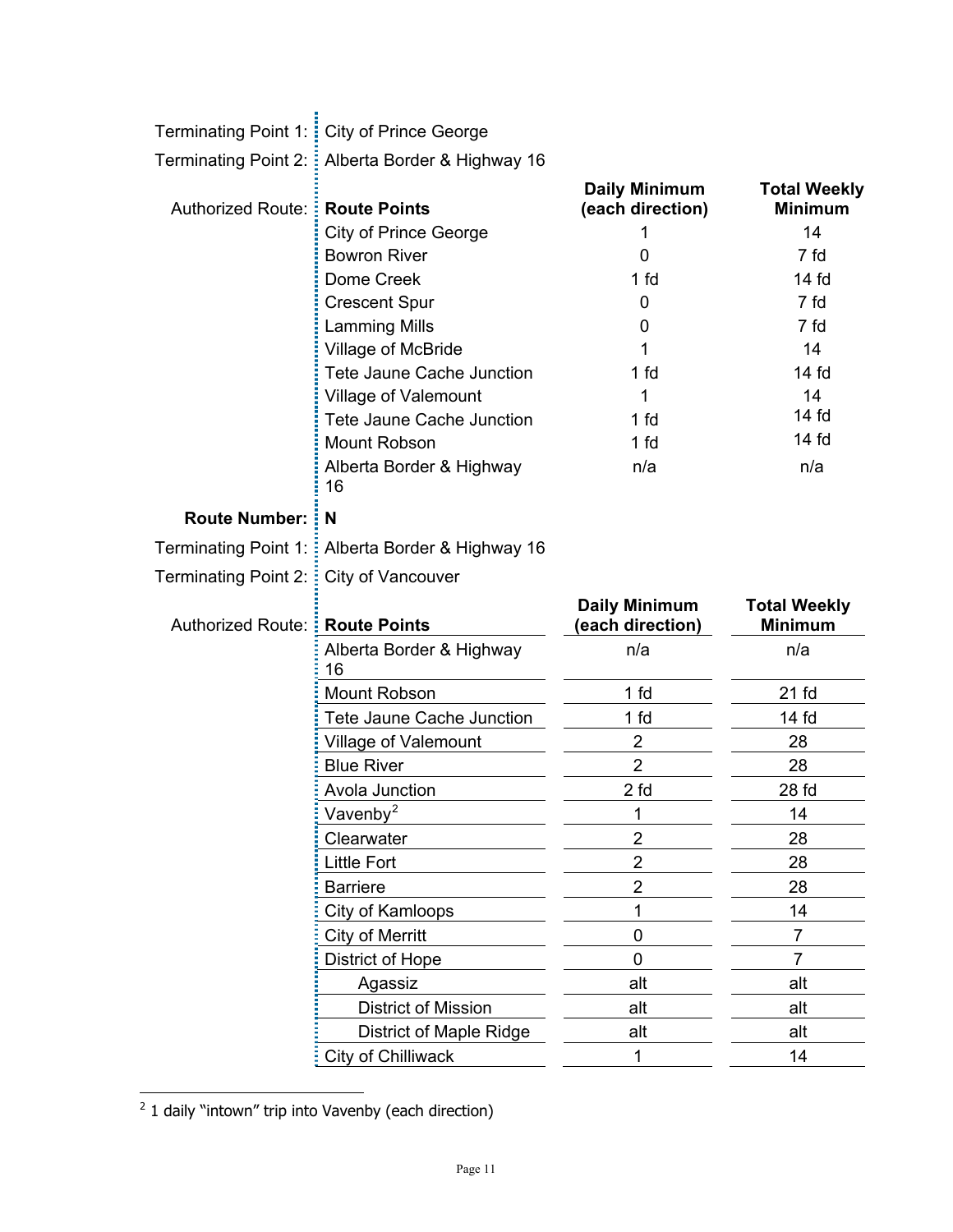|                                  | City of Abbotsford                     | $\mathbf 0$                                           | $\overline{7}$              |                                             |
|----------------------------------|----------------------------------------|-------------------------------------------------------|-----------------------------|---------------------------------------------|
|                                  | City or Township of Langley            | $\mathbf 0$                                           | 7                           |                                             |
|                                  | City of Surrey                         | alt                                                   | alt                         |                                             |
|                                  | <b>District of Delta</b>               | alt                                                   | alt                         |                                             |
|                                  | City of Richmond                       | alt                                                   | alt                         |                                             |
|                                  | <b>City of Coquitlam</b>               | $\boldsymbol{0}$                                      | 14                          |                                             |
|                                  | City of Vancouver                      | 1                                                     | 14                          |                                             |
| <b>Route Number:</b>             | P                                      |                                                       |                             |                                             |
| Terminating Point 1:             | City of Kelowna                        |                                                       |                             |                                             |
| Terminating Point 2: :           | City of Vancouver                      |                                                       |                             |                                             |
| <b>Authorized Route:</b>         | <b>Route Points</b><br>City of Kelowna | <b>Daily Minimum</b><br>(each direction)<br>3         |                             | <b>Total Weekly</b><br><b>Minimum</b><br>49 |
|                                  | Westbank                               | 3                                                     |                             | 49                                          |
|                                  | <b>City of Merritt</b>                 | 3                                                     |                             | 42                                          |
|                                  | District of Hope                       | 1                                                     |                             | 21                                          |
|                                  | Agassiz                                | alt                                                   |                             | alt                                         |
|                                  | <b>District of Mission</b>             | alt                                                   |                             | alt                                         |
|                                  | <b>District of Maple Ridge</b>         | alt                                                   |                             | alt                                         |
|                                  | City of Chilliwack                     | 2                                                     |                             | 42                                          |
|                                  | City of Abbotsford                     | 1                                                     |                             | 35                                          |
|                                  | City or Township of Langley            | 0                                                     |                             | $\overline{7}$                              |
|                                  | City of Surrey                         | alt                                                   |                             | alt                                         |
|                                  | District of Delta                      | alt                                                   |                             | alt                                         |
|                                  | City of Richmond                       | alt                                                   |                             | alt                                         |
|                                  | City of Coquitlam                      | $\mathbf{1}$                                          |                             | 35                                          |
|                                  | City of Vancouver                      | 3                                                     |                             | 49                                          |
| <b>Route Number: :</b>           | S <sub>1</sub>                         |                                                       |                             |                                             |
| Terminating Point 1:             | City of Vancouver                      |                                                       |                             |                                             |
| Terminating Point 2:             | Mount Currie <sup>3</sup>              |                                                       |                             |                                             |
| Authorized Route: : Route Points |                                        | <b>Daily</b><br><b>Minimum</b><br>(each<br>direction) | <b>Total Weekly Minimum</b> |                                             |

<span id="page-11-0"></span> $3$  Route S1: Some trips may terminate at Whistler Village or the Village of Pemberton instead of Mt.Currie.

 $\overline{a}$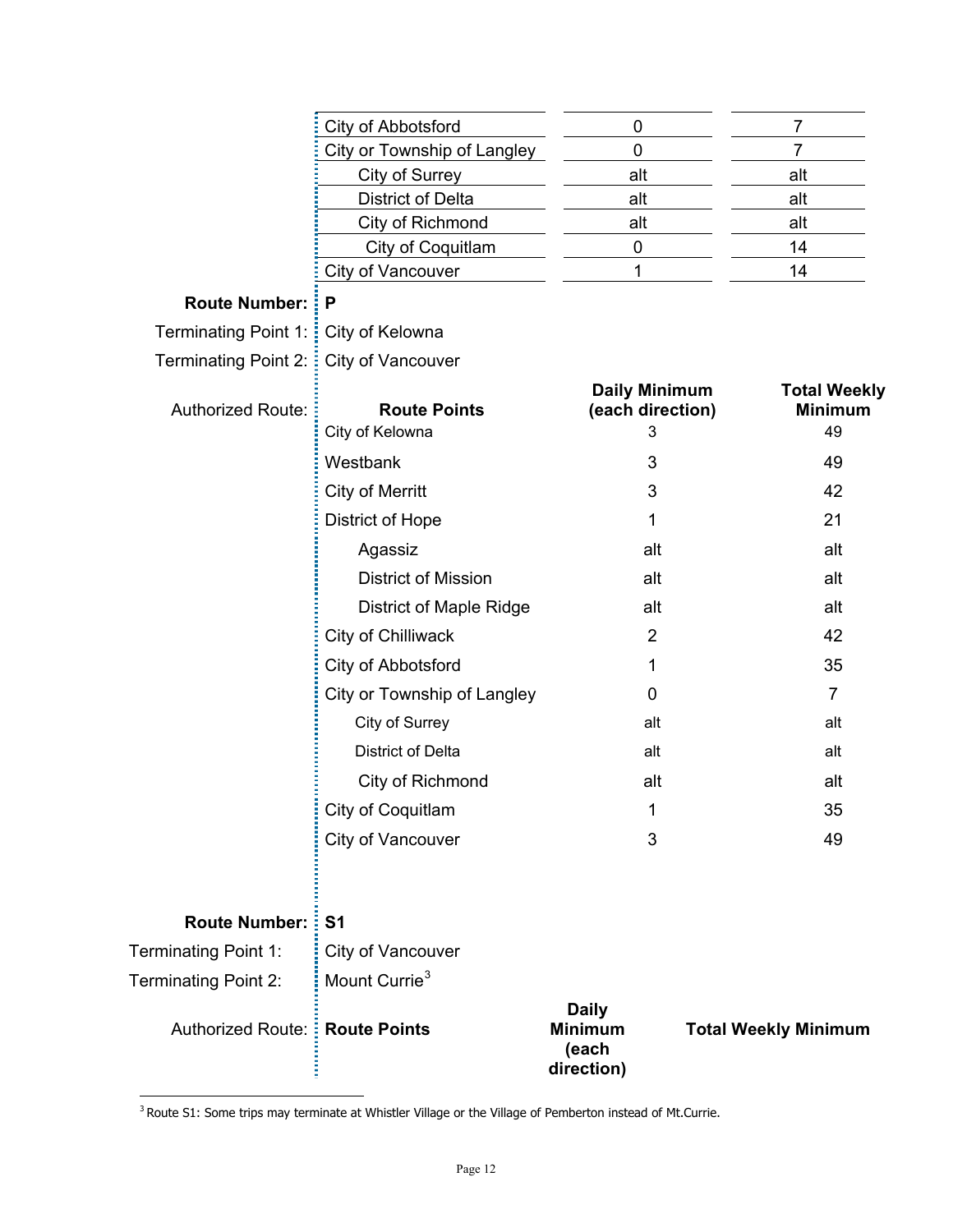|                                     | City of Vancouver                                                                                               | $\overline{7}$  | 98                                                                      |  |
|-------------------------------------|-----------------------------------------------------------------------------------------------------------------|-----------------|-------------------------------------------------------------------------|--|
|                                     | City of West<br>6<br>91                                                                                         |                 |                                                                         |  |
|                                     | Vancouver                                                                                                       |                 |                                                                         |  |
|                                     | Horseshoe Bay<br>0                                                                                              |                 | 49 fd                                                                   |  |
|                                     | Sunset Beach                                                                                                    | 5 fd            | 84 fd                                                                   |  |
|                                     | Village of Lions Bay                                                                                            | 5               | 70                                                                      |  |
|                                     | <b>Furry Creek</b>                                                                                              | 5 <sub>fd</sub> | 84 fd                                                                   |  |
|                                     | <b>Brittania Beach</b>                                                                                          | 5               | 77                                                                      |  |
|                                     | District of Squamish                                                                                            | $\overline{7}$  | 105                                                                     |  |
|                                     | Dentville                                                                                                       | 1 fd            | 28 fd                                                                   |  |
|                                     | 8<br>Garibaldi Highlands                                                                                        |                 | 112                                                                     |  |
|                                     | 7 fd<br><b>Brackendale</b>                                                                                      |                 | 98 fd                                                                   |  |
|                                     | Pinecrest/Black Tusk<br>$\overline{7}$<br>98                                                                    |                 |                                                                         |  |
|                                     | <b>Resort Municipality of</b><br>Whistler:                                                                      |                 |                                                                         |  |
|                                     | <b>Function Junction</b>                                                                                        | 7 fd<br>105 fd  |                                                                         |  |
|                                     | <b>Twin Lakes</b>                                                                                               | 7 fd            | 105 fd                                                                  |  |
|                                     | <b>Whistler Creek</b>                                                                                           | 6               | 98                                                                      |  |
|                                     | <b>Whistler Village</b>                                                                                         | 8               | 112                                                                     |  |
|                                     | <b>Alpine Meadows</b>                                                                                           | 3 fd            | 49 fd                                                                   |  |
|                                     | <b>Emerald Estates</b>                                                                                          | $\mathbf 0$     | 28                                                                      |  |
|                                     | Village of Pemberton                                                                                            | $\overline{4}$  | 56                                                                      |  |
|                                     | <b>Mount Currie</b>                                                                                             | $1 + 1$ oc      | $14 + 7$ oc                                                             |  |
|                                     | Route Number: : S2 (formerly route S3)                                                                          |                 |                                                                         |  |
|                                     | Terminating Point 1: : University Endowment Lands (UBC)                                                         |                 |                                                                         |  |
|                                     | Terminating Point 2: Resort Municipality of Whistler                                                            |                 |                                                                         |  |
| Seasonal Operation: E Service must: |                                                                                                                 |                 |                                                                         |  |
|                                     | 1. start on a day in the month of November,                                                                     |                 |                                                                         |  |
|                                     | 2. from the start as required under paragraph 1 above, continue to<br>cessation date under paragraph 3 (below), |                 | operate according to the total weekly minimum for this route until the  |  |
|                                     | 3. cease operation on a day in the month of April, and                                                          |                 |                                                                         |  |
|                                     | 4. after the cessation date required under paragraph 3 (above), not<br>(above).                                 |                 | operate at any time before the start date as required under paragraph 1 |  |
| <b>Authorized Route:</b>            | <b>Route Points</b>                                                                                             |                 | <b>Weekly Minimum (each direction)</b>                                  |  |
|                                     | <b>University Endowment Lands</b>                                                                               |                 | 6                                                                       |  |
|                                     | City of Vancouver<br>6                                                                                          |                 |                                                                         |  |
|                                     | <b>City of West Vancouver</b>                                                                                   |                 | 6                                                                       |  |
|                                     | <b>Resort Municipality of Whistler</b>                                                                          |                 | 6                                                                       |  |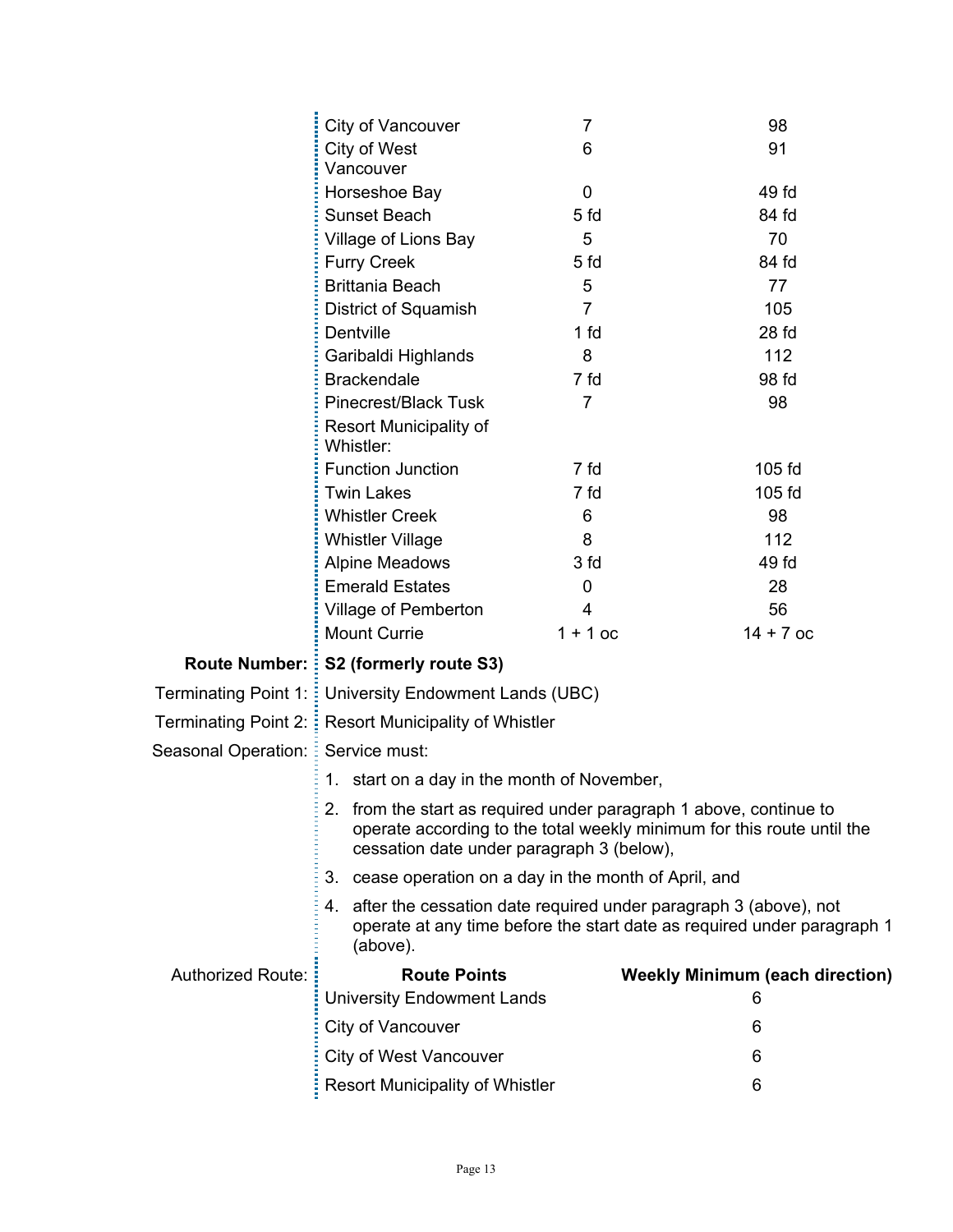| <b>Route Number: : T</b>                |                                                                                                                                                                                                                                                                                                              |                                          |                                       |
|-----------------------------------------|--------------------------------------------------------------------------------------------------------------------------------------------------------------------------------------------------------------------------------------------------------------------------------------------------------------|------------------------------------------|---------------------------------------|
| Terminating Point 1: : City of Victoria |                                                                                                                                                                                                                                                                                                              |                                          |                                       |
| Terminating Point 2: $\frac{1}{2}$      | City of Nanaimo                                                                                                                                                                                                                                                                                              |                                          |                                       |
| Authorized Route: :                     | <b>Route Points</b>                                                                                                                                                                                                                                                                                          | <b>Daily Minimum</b><br>(each direction) | <b>Total Weekly</b><br><b>Minimum</b> |
|                                         | City of Victoria                                                                                                                                                                                                                                                                                             | $\overline{4}$                           | 60                                    |
|                                         | City of Langford                                                                                                                                                                                                                                                                                             | 3 fd                                     | 42 fd                                 |
|                                         | Goldstream                                                                                                                                                                                                                                                                                                   | 3 fd                                     | 42 fd                                 |
|                                         | <b>Malahat Lookout</b>                                                                                                                                                                                                                                                                                       | 3 fd                                     | 42 fd                                 |
|                                         | Mill Bay                                                                                                                                                                                                                                                                                                     | 3                                        | 54                                    |
|                                         | Cobble Hill                                                                                                                                                                                                                                                                                                  | 3 fd                                     | 42 fd                                 |
|                                         | Cowichan Bay                                                                                                                                                                                                                                                                                                 | 3 fd                                     | 42 fd                                 |
|                                         | City of Duncan                                                                                                                                                                                                                                                                                               | 4                                        | 60                                    |
|                                         | District of North Cowichan                                                                                                                                                                                                                                                                                   | 3                                        | 42                                    |
|                                         | Saltair                                                                                                                                                                                                                                                                                                      | 3 fd                                     | 42 fd                                 |
|                                         | Town of Ladysmith                                                                                                                                                                                                                                                                                            | 4                                        | 60                                    |
|                                         | Cassidy                                                                                                                                                                                                                                                                                                      | 3                                        | 42                                    |
|                                         | City of Nanaimo                                                                                                                                                                                                                                                                                              | 4                                        | 60                                    |
| <b>Emergency Routing:</b>               | When the Malahat portion of the Trans Canada Highway cannot be<br>used, vehicles may be operated from the City of Victoria to the<br>District of Saanich to the District of Central Saanich and, after<br>crossing the Finlayson Arm by the Mill Bay Ferry, reconnect with the<br>regular route at Mill Bay. |                                          |                                       |
| Alternate Routing: :                    | The route points set out above do not preclude the licence holder<br>from, on any portion of Highway 1 that is situated on Vancouver<br>Island, making scheduled time stops or conveying passengers who<br>hail or flag the motor vehicle from the street.                                                   |                                          |                                       |
| <b>Route Number: : U</b>                |                                                                                                                                                                                                                                                                                                              |                                          |                                       |
| Terminating Point 1: : City of Nanaimo  |                                                                                                                                                                                                                                                                                                              |                                          |                                       |
|                                         | Terminating Point 2: : District of Campbell River                                                                                                                                                                                                                                                            |                                          |                                       |
| Authorized Route: :                     | <b>Route Points</b>                                                                                                                                                                                                                                                                                          | <b>Daily Minimum</b><br>(each direction) | <b>Total Weekly</b><br><b>Minimum</b> |
|                                         | City of Nanaimo                                                                                                                                                                                                                                                                                              | $\overline{2}$                           | 32                                    |
|                                         | Nanoose                                                                                                                                                                                                                                                                                                      | 1 fd                                     | 18 <sub>fd</sub>                      |
|                                         | Craig's Crossing                                                                                                                                                                                                                                                                                             | 1 fd                                     | 18 <sub>fd</sub>                      |
|                                         | City of Parksville                                                                                                                                                                                                                                                                                           | 2                                        | 32                                    |
|                                         | <b>French Creek</b>                                                                                                                                                                                                                                                                                          | 1 <sub>fd</sub>                          | 18 <sub>fd</sub>                      |
|                                         | Town of Qualicum Beach                                                                                                                                                                                                                                                                                       | 1 <sub>fd</sub>                          | 18 <sub>fd</sub>                      |
|                                         | Home Lake Road                                                                                                                                                                                                                                                                                               | 1 fd                                     | 18 <sub>fd</sub>                      |
|                                         | <b>Bowser</b>                                                                                                                                                                                                                                                                                                | 1 fd                                     | 18 <sub>fd</sub>                      |
|                                         | Fanny Bay                                                                                                                                                                                                                                                                                                    | 1 <sub>fd</sub>                          | 18 <sub>fd</sub>                      |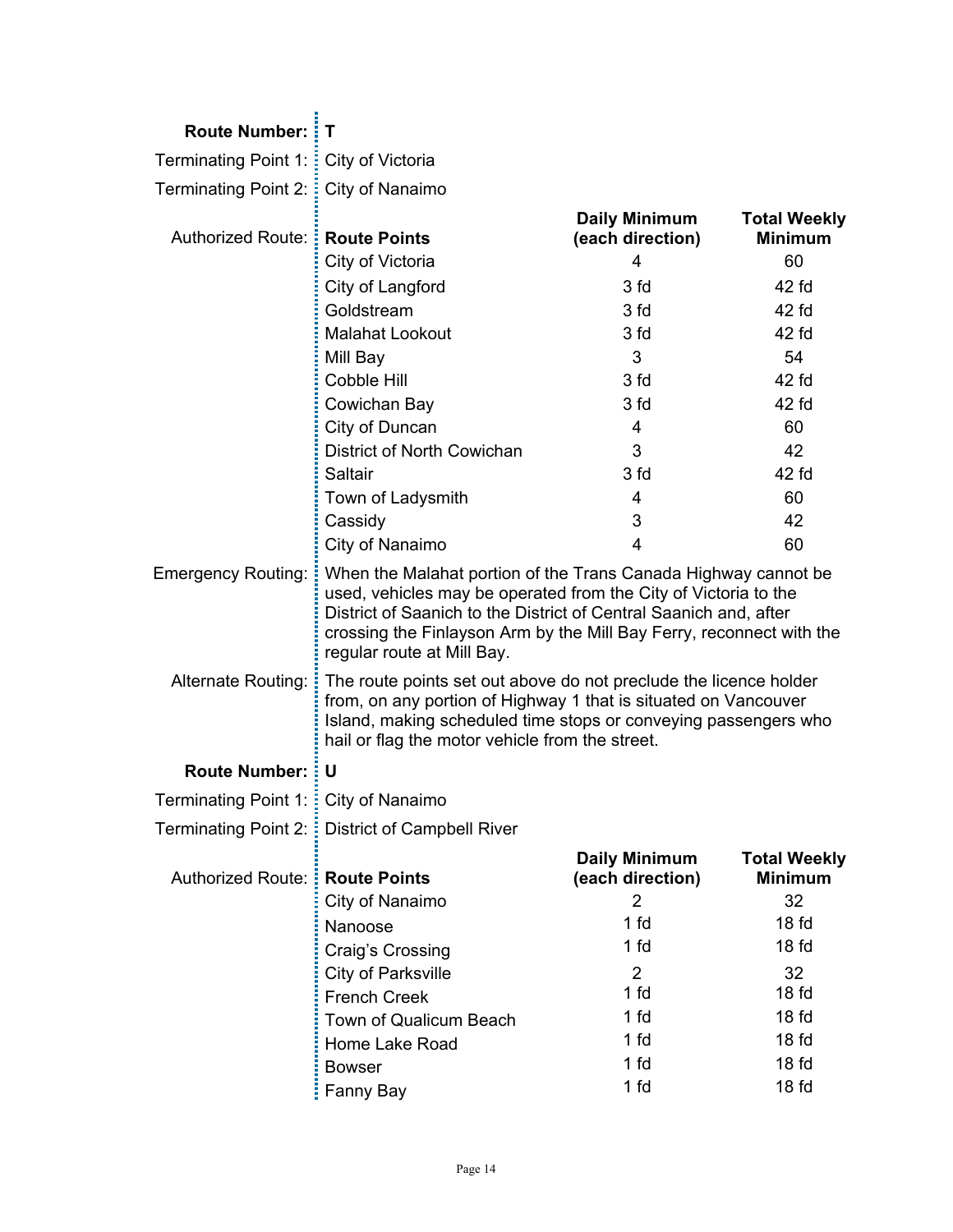|                                    | <b>Buckley Bay</b>                                                                                                                                                                               | 1 fd                     | 18 <sub>fd</sub>                       |
|------------------------------------|--------------------------------------------------------------------------------------------------------------------------------------------------------------------------------------------------|--------------------------|----------------------------------------|
|                                    | Union Bay                                                                                                                                                                                        | 1 fd<br>18 <sub>fd</sub> |                                        |
|                                    | Cumberland                                                                                                                                                                                       | alt                      | alt                                    |
|                                    | Royston                                                                                                                                                                                          | 1 fd                     | 18 <sub>fd</sub>                       |
|                                    | City of Courtenay                                                                                                                                                                                | $\overline{2}$           | 32                                     |
|                                    | Merville                                                                                                                                                                                         | 1 fd                     | 18 <sub>fd</sub>                       |
|                                    | <b>Black Creek</b>                                                                                                                                                                               | 1 fd                     | 18 <sub>fd</sub>                       |
|                                    | <b>Oyster River</b>                                                                                                                                                                              | 1 fd                     | 18 <sub>fd</sub>                       |
|                                    | <b>District of Campbell River</b>                                                                                                                                                                | $\overline{2}$           | 32                                     |
| <b>Route Number:</b>               | W                                                                                                                                                                                                |                          |                                        |
| Terminating Point 1: <b>i</b>      | <b>District of Campbell River</b>                                                                                                                                                                |                          |                                        |
| Terminating Point 2: :             | District of Port Hardy                                                                                                                                                                           |                          |                                        |
|                                    |                                                                                                                                                                                                  | <b>Daily Minimum</b>     | <b>Total Weekly</b>                    |
| <b>Authorized Route:</b>           | <b>Route Points</b>                                                                                                                                                                              | (each direction)         | <b>Minimum</b>                         |
|                                    | District of Campbell River                                                                                                                                                                       | 1                        | 14                                     |
|                                    | Sayward & Highway 19                                                                                                                                                                             | 1 fd                     | 14 fd                                  |
|                                    | Village of Sayward                                                                                                                                                                               | alt                      | alt                                    |
|                                    | <b>Woss Camp</b>                                                                                                                                                                                 | 1                        | 14                                     |
|                                    | Nimpkish Camp                                                                                                                                                                                    | 1 fd                     | 14 <sub>fd</sub>                       |
|                                    | <b>Town of Port McNeill</b>                                                                                                                                                                      | 1                        | 14                                     |
|                                    | Port Alice Junction                                                                                                                                                                              | 1 fd                     | 14 fd                                  |
|                                    | District of Port Hardy                                                                                                                                                                           | 1                        | 14                                     |
| <b>Route Number:</b>               | X                                                                                                                                                                                                |                          |                                        |
| Terminating Point 1: !             | City of Victoria                                                                                                                                                                                 |                          |                                        |
|                                    | Terminating Point 2: : Mount Washington Alpine Resort                                                                                                                                            |                          |                                        |
| Seasonal Operation: EService must: |                                                                                                                                                                                                  |                          |                                        |
|                                    | start on a day in the month of November,<br>1.                                                                                                                                                   |                          |                                        |
|                                    | 2. from the start date required under paragraph 1 above, continue to<br>operate according to the weekly minimum for this route until the<br>cessation date required under paragraph 3 (below),   |                          |                                        |
|                                    | 3. cease operation on a day in the month of April,                                                                                                                                               |                          |                                        |
|                                    | after the cessation date required under paragraph 3 (above), not<br>4.<br>operate at any time before the start date required under paragraph 1<br>(above); and,                                  |                          |                                        |
|                                    | 5. notwithstanding the seasonal operation requirements in paragraphs 1<br>through 3, no service is required when the Mount Washington Alpine<br>Resort is closed for downhill skiing operations. |                          |                                        |
| Authorized Route: :                | <b>Route Points</b>                                                                                                                                                                              |                          | <b>Weekly Minimum (each direction)</b> |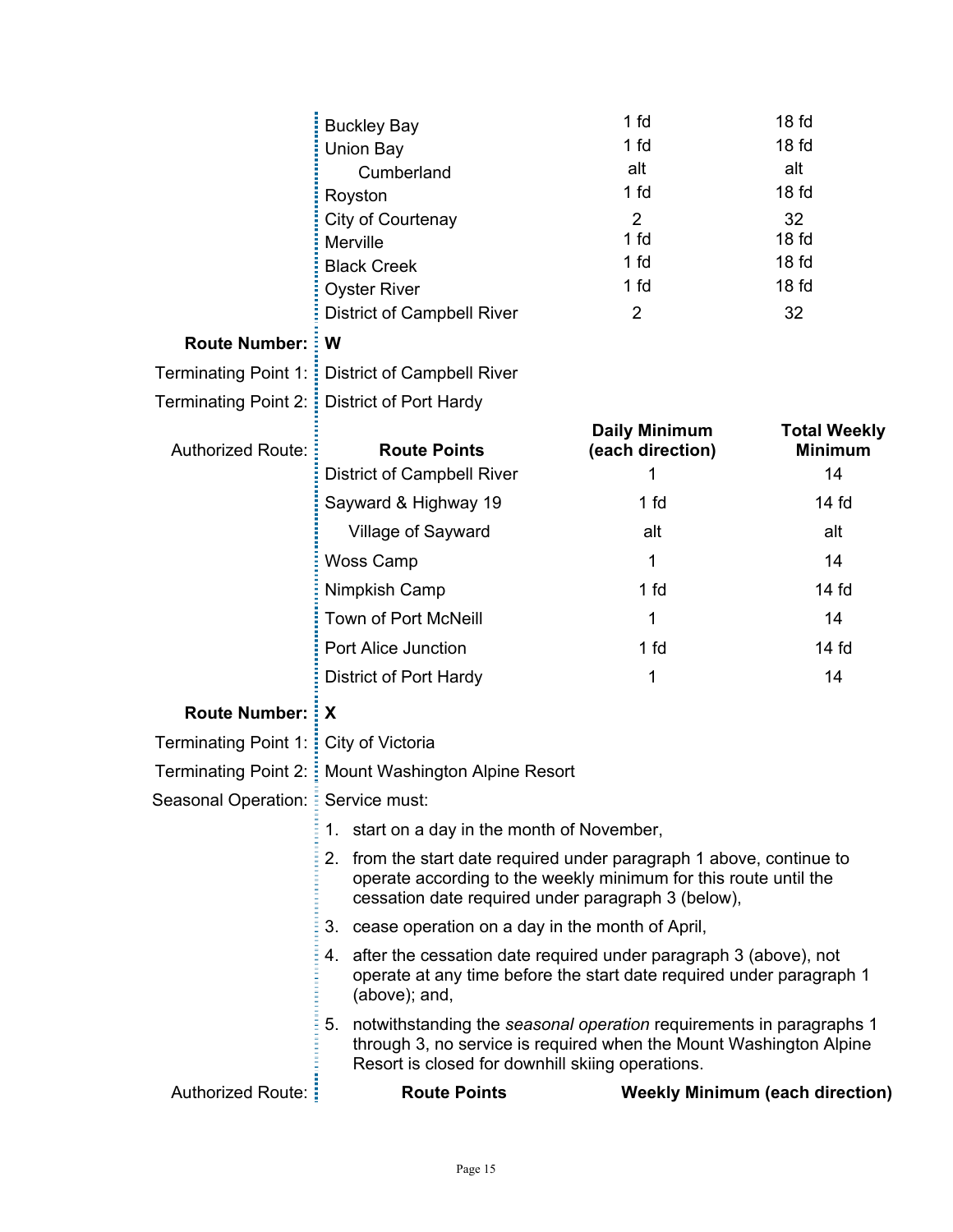|                                               | City of Victoria                                                                                                                                                                                           | 3                      |  |
|-----------------------------------------------|------------------------------------------------------------------------------------------------------------------------------------------------------------------------------------------------------------|------------------------|--|
|                                               | District of Saanich                                                                                                                                                                                        | 3                      |  |
|                                               | Town of View Royal                                                                                                                                                                                         | 3                      |  |
|                                               | City of Langford                                                                                                                                                                                           | 3                      |  |
|                                               | Mill Bay                                                                                                                                                                                                   | 3                      |  |
|                                               | City of Duncan                                                                                                                                                                                             | 3                      |  |
|                                               | District of North Cowichan                                                                                                                                                                                 | 3                      |  |
|                                               | Town of Ladysmith                                                                                                                                                                                          | 3                      |  |
|                                               | City of Nanaimo                                                                                                                                                                                            | 3                      |  |
|                                               | Nanoose                                                                                                                                                                                                    | 3                      |  |
|                                               | City of Parksville                                                                                                                                                                                         | 3                      |  |
|                                               | City of Courtenay                                                                                                                                                                                          | 3                      |  |
|                                               | Mt. Washington Alpine Resort                                                                                                                                                                               | 3                      |  |
| <b>Route Number: :</b>                        | Y                                                                                                                                                                                                          |                        |  |
| Terminating Point 1: $\frac{1}{2}$            | City of Victoria                                                                                                                                                                                           |                        |  |
| Terminating Point 2: :                        | City of Vancouver                                                                                                                                                                                          |                        |  |
| Limited Pick Up & Drop                        | <b>Southbound Route</b><br>Passengers may only be picked up at authorized route points on                                                                                                                  |                        |  |
| Off                                           | southbound trips from the City of Vancouver to the Tsawwassen Ferry                                                                                                                                        |                        |  |
| <b>Tsawwassen Ferry</b><br>Terminal - City of | Terminal. No passengers may be dropped off at these route points.                                                                                                                                          |                        |  |
|                                               | Vancouver : Northbound Route                                                                                                                                                                               |                        |  |
|                                               | Passengers may only be dropped off at authorized route points on<br>northbound trips from the Tsawwassen Ferry Terminal to the City of<br>Vancouver. No passengers may be picked up at these route points. |                        |  |
|                                               |                                                                                                                                                                                                            | <b>Monthly Minimum</b> |  |
| Authorized Route: : Route Points              |                                                                                                                                                                                                            | (each direction)       |  |
|                                               | City of Victoria                                                                                                                                                                                           | 1                      |  |
|                                               | <b>District of Saanich</b>                                                                                                                                                                                 |                        |  |
|                                               | <b>District of Central Saanich</b>                                                                                                                                                                         |                        |  |
|                                               | District of North Saanich                                                                                                                                                                                  |                        |  |
|                                               | Town of Sidney                                                                                                                                                                                             | 1                      |  |
|                                               | <b>Tsawwassen Ferry Terminal</b>                                                                                                                                                                           |                        |  |
|                                               | Vancouver International Airport                                                                                                                                                                            |                        |  |
|                                               | City of Vancouver                                                                                                                                                                                          |                        |  |
| <b>Engaged Carrier:</b>                       | The holder of this licence may operate as an inter-city bus when engaged by<br>Authorization: <i>i</i> another licensed operator in the following limited circumstances:                                   |                        |  |